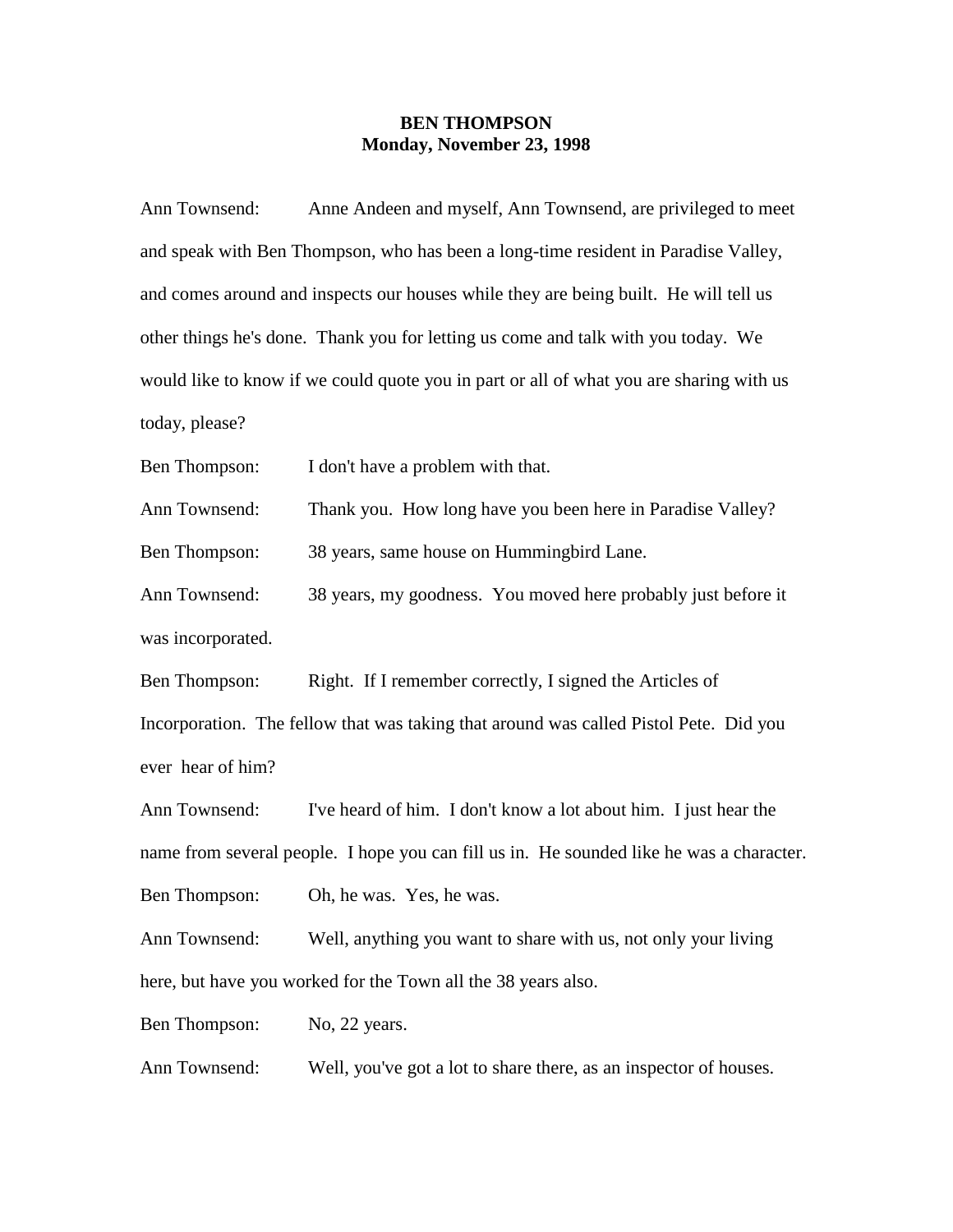Ben Thompson: A lot of people wish I would keep quiet about it, too.

Ann Townsend: Well, I think you have a wonderful story that needs to be told. Anne Andeen: Tell us about McDonald and Invergordon.

Ben Thompson: Okay. McDonald was a man who moved here from Invergordon, Scotland. He bought that piece of property on the northwest corner of Invergordon and McDonald. He had the furniture trucks unload all the furniture out of the trucks. He hadn't built the house yet. And then he and his wife put all the furniture out on the vacant lot, kept rearranging it; until they decided this is where we want our bedroom; this is where we want the kitchen; this is how we want the furniture in the living room; and so on. Then they drew a line around all that with a stick, took the furniture out, put it back in storage, dug the footings and built the house. Then they put the furniture back in and moved in.

Anne Andeen: What was the time of all of this, approximately?

Ben Thompson: Oh gosh, I don't know, probably the late '20s.

Ann Townsend: Now that's one way to visualize how your house will look.

Ben Thompson: It was kind of a cute idea, for one thing. I guess they were in no

hurry, and they just kept moving things around until they were both agreeable to it.

Anne Andeen: What was Invergordon?

Ben Thompson: A little town in Scotland somewhere. His last name was MacDonald. People say McDonald, but it was really MacDonald. Somehow or another it got recorded in the County because it was in the County at that time, and they were both dirt roads at the time.

Ann Townsend: Were street signs even installed then?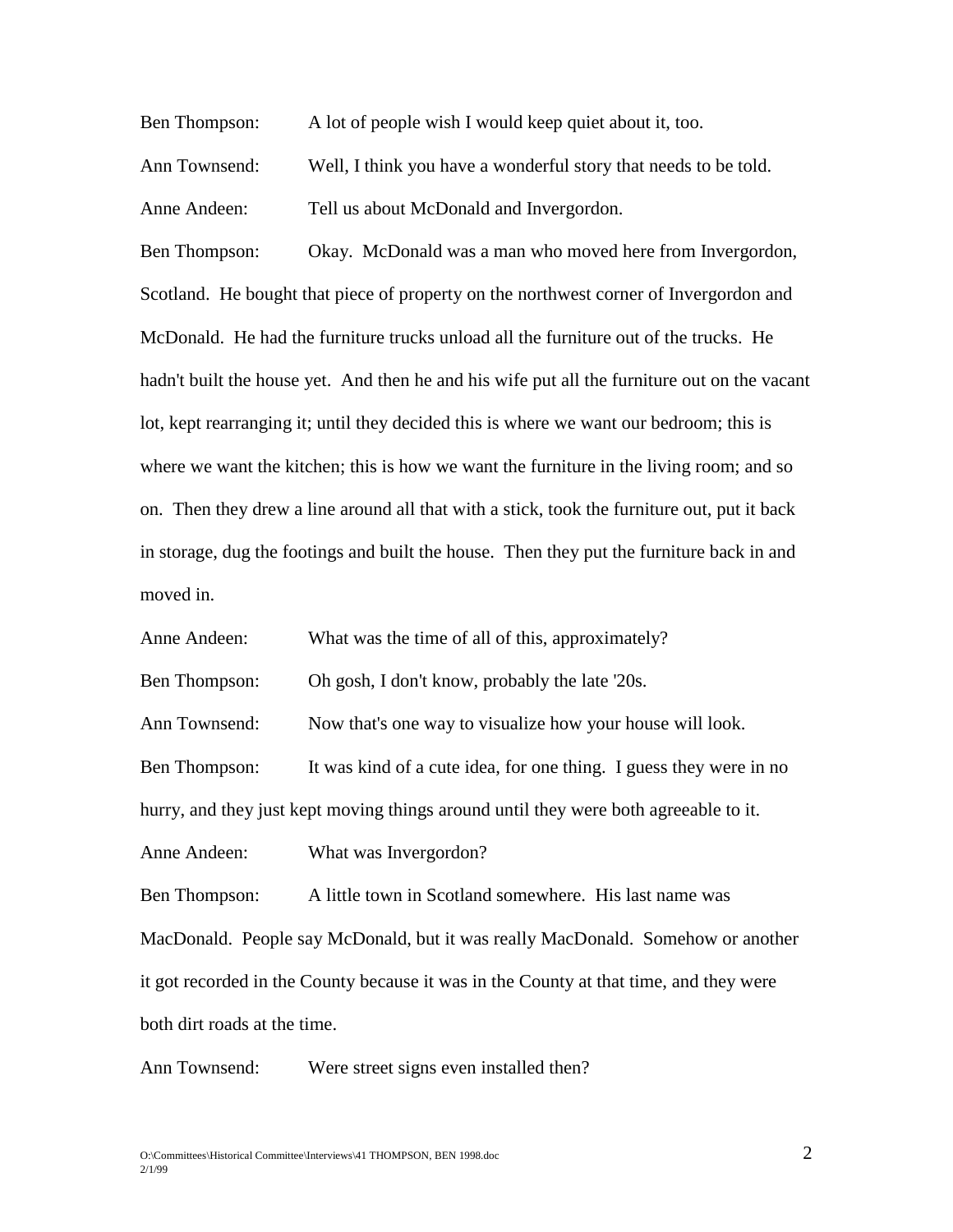Ben Thompson: I believe so. If I'm correct, yes. I'm pretty sure it's "Mac." Ann Townsend: Because the street sign is spelled "Mc" and it should be "Mac." Ben Thompson: I'm reasonably certain that it's MacDonald. Ann Townsend: How interesting. Well, it might have gotten recorded incorrectly,too.

Ben Thompson: I don't think so. I think if you go back to County records, you will see where it is probably MacDonald, if somebody wanted to take the time to go back. They just misspelled it when they made the street sign. Do you know that Elvira was born and raised here in Town on Hummingbird Lane? Most people don't. That's right across the street from the Scottsdale Plaza Resort, about an eighth of a mile west of Scottsdale Road. There's an old two-story rickety wood-framed home on the north side of Hummingbird. Now there are new homes being built there. She was one of our residents. Dan Flag, does that ring a bell to you? He was quite a character. He dressed in Levis, cowboy boots, leather vest, long sleeve shirt, an old felt hat. He lived on the north side of Hummingbird, right across from Elvira.

Anne Andeen: Yes, I do too remember him, D. Flagg.

Ben Thompson: D. Flagg. He was a wood carver. A lot of his woodcarvings are in banks all over the valley. He was a Town resident. I don't know how many people know that. A lot of people have probably never even heard of him before. He was quite a character.

Anne Andeen: You knew my uncle then, I'm sure. Charlie Mieg? Ben Thompson: Boy, he sounds familiar.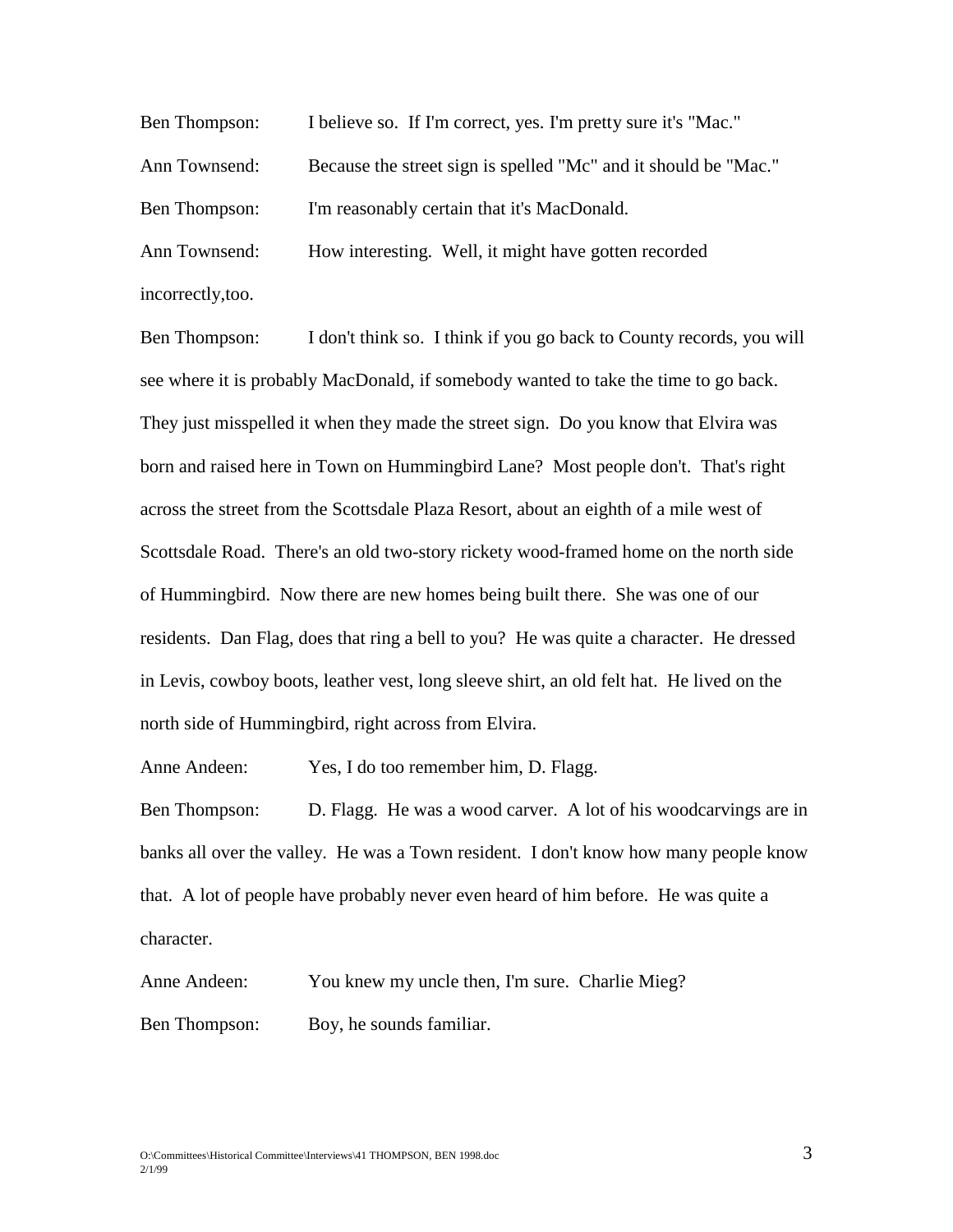Anne Andeen: He was the one who developed the north side part of Mummy Mountain. He and Jim Fallous. He was Swiss, spoke with an accent, and always smoked a pipe. They also had their house torn down.

Ben Thompson: Okay. He probably knew Ralph Shuback.

Anne Andeen: I always lived on the other leg of Hummingbird, where the Allison's live now. Then they were partners.

Ben Thompson: Finisterre used to be the Flying W Ranch. I'm trying to remember the gentleman's name that bought, in 1946, I think it was. If I remember correctly, he paid \$8,000 for it and it was 52 or 54 acres. He thought that was a lot of money back then, too. (It was.) I wish I could remember his last name. He built a car called something like, (Delorean). No, I don't think it was a Delorean, in the early 1940's. It only lasted a year or two, or something like that. I want to say, too, but I could be wrong on this, that he invented the simplest invention in the world, probably, and then his wife said why don't you this to it and he made millions more. He invented the bobby pin. She said why don't you put rubber tips on it so it doesn't scratch your scalp.

Ann Townsend: And his name again.

Ben Thompson: I can't remember.

Ann Townsend: It'll come to you.

Anne Andeen: Probably around three in the morning.

Ben Thompson: I believe it began with a "D" though. We know who built Mountain Shadows in the early '60s, that's Del Webb. Those homes started between \$19,000 and \$22,000 back then. Lincoln Drive was a dirt road back then, too. The County stopped at Mountain Shadows.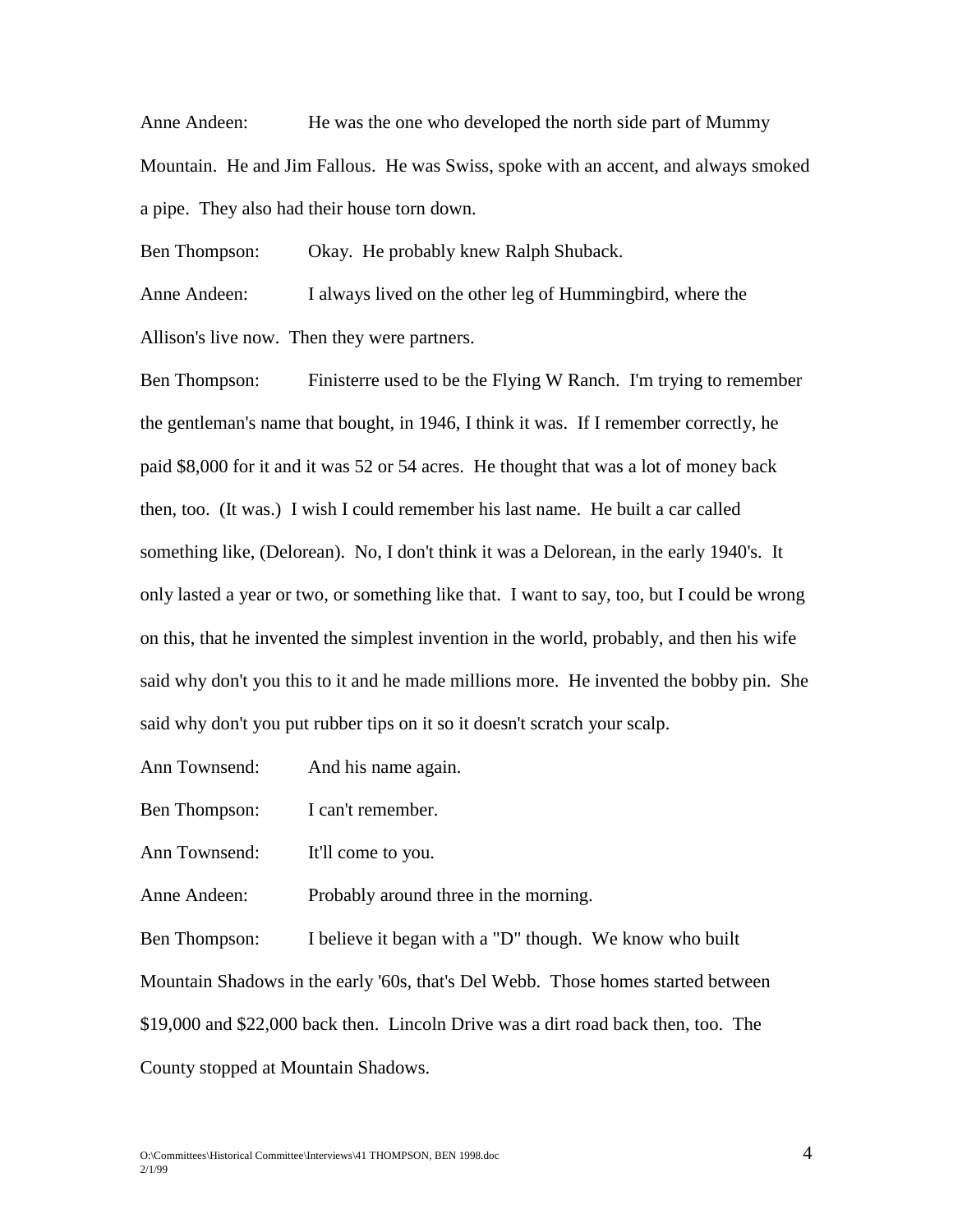Anne Andeen: Mountain Shadows and Camelback Inn and all of them. Ben Thompson: It was all in the County. We still have County islands like (Clearwater Hills). Well part of it, the majority of it is in the County and the people want to come in the Town in the worst way. They don't want to come into the Town because of the strict zoning and they have the real easy lackadaisical zoning of Maricopa County. But, here's the kicker, the reason they want to come into the Town is for police protection because a husband comes home, slaps his wife around, who does she call -- Maricopa County's Sheriff's Department, Fountain Hills, 45-minute drive, one-way. The response time could be deadly. That's the only reason they want to come into the Town is for police protection.

Ann Townsend: The Franciscan Renewal is still in County.

Ben Thompson: That's a County island. Where Helmsley lives, that used to be a County island. I think at one time, there were about nine pockets that were County islands.

Ann Townsend: Tell me, what did you do before you became a building inspector here in the Town? Did you do the same kind of work in another city or town? Ben Thompson: No, I was doing some contracting. (You're a building contractor?) Yes, I was doing some building. It wasn't here in Town but in Scottsdale. Basically, that was it when I got out of ASU. I came to work for the Town in 1974 or '75, somewhere around there. Couldn't have a better place to work either. The only bad thing about it is the long drive to work (jokingly). You know the flat top on Mummy Mountain where there was a big spill? Do you know how that occurred or happened?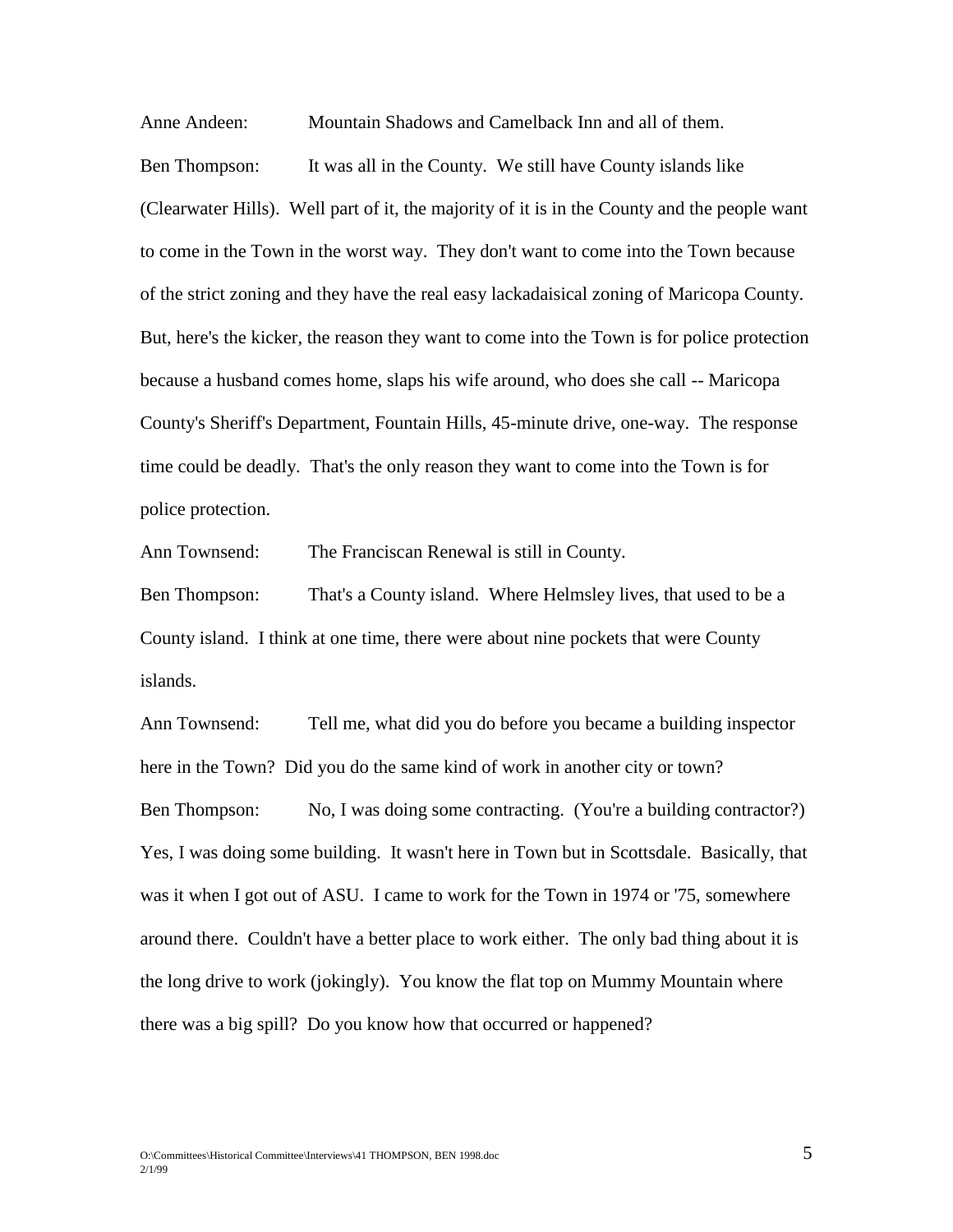Anne Andeen: We were wondering about that, on the Lincoln Drive side. Is that the Donahoe property?

Ben Thompson: Yes, Donahoe.

Anne Andeen: I thought you meant the big road scar. Was Donahoe the one that put the road scar in?

Ben Thompson: No, they didn't, but they cut off the top of the mountain right over there.

Ann Townsend: They were going to build a triptych home.

Ben Thompson: Right, Frank Lloyd Wright designed it.

Anne Andeen: I was on the Board of Adjustment when that came before the

Board. All they had was pictures. They had no working drawings, no details, and they were going to do something severe.

Ben Thompson: That was one of the last things that Frank Lloyd Wright designed. What he called "triptych." He said that the house he designed would put the top back on the mountain.

Ann Townsend: I've seen the drawings and they were very interesting. There was a spire that would rise up.

Ben Thompson: In fact, the last thing he designed is the Ascension Lutheran Church on Mockingbird and Hummingbird. He died before it was completed.

Ann Townsend: That's why on the records it shows that it was the Taliesin Group that worked on it.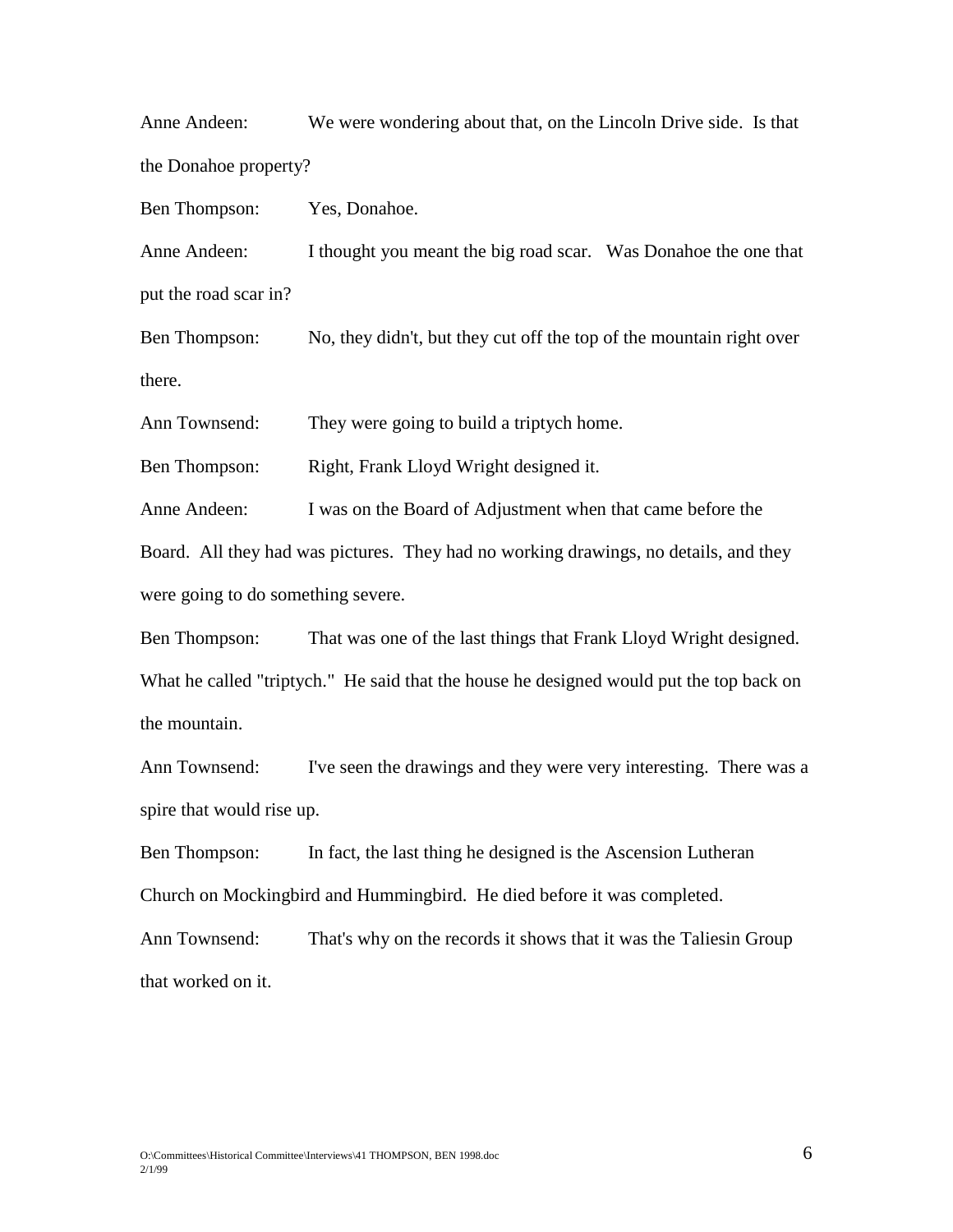Anne Andeen: Can you tell us something about the scar on Glenn Drive road, high on the south side of Mummy Mountain? I think that the scar was made before the Town was incorporated.

Ben Thompson: It was done when it was in the County, way back in the '50s.

Anne Andeen: Other than developers, do we know who did it?

Ben Thompson: I bet if you ask Bill Mead, the Town engineer, he would know.

Les Naumann might know also.

Ann Townsend: I can't document where I heard it, but it seemed that that was the concept, that the developers were going to build near the mountaintop on Glenn Drive. The people were panicking and hurriedly passed the rule that no houses could be built at that altitude. He had to put some chemicals on it (Eonite) to make it right.

Ben Thompson: Antique it right back to the original. We still do that because it is required.

Anne Andeen: What's interesting comments do you have about early

development?

Ben Thompson: There are so many of them.

Anne Andeen: Are there any that particularly impressed you or really caught your eye, or is everything all in a day's work?

Ben Thompson: No, no. I'm smiling because some of them are pretty weird. Anne Andeen: I think our house was built before you came to be a building inspector.

Ben Thompson: I know it was, but I remember when you put an addition on it a few years ago. I remember that. One house in the Town that is interesting and is on the same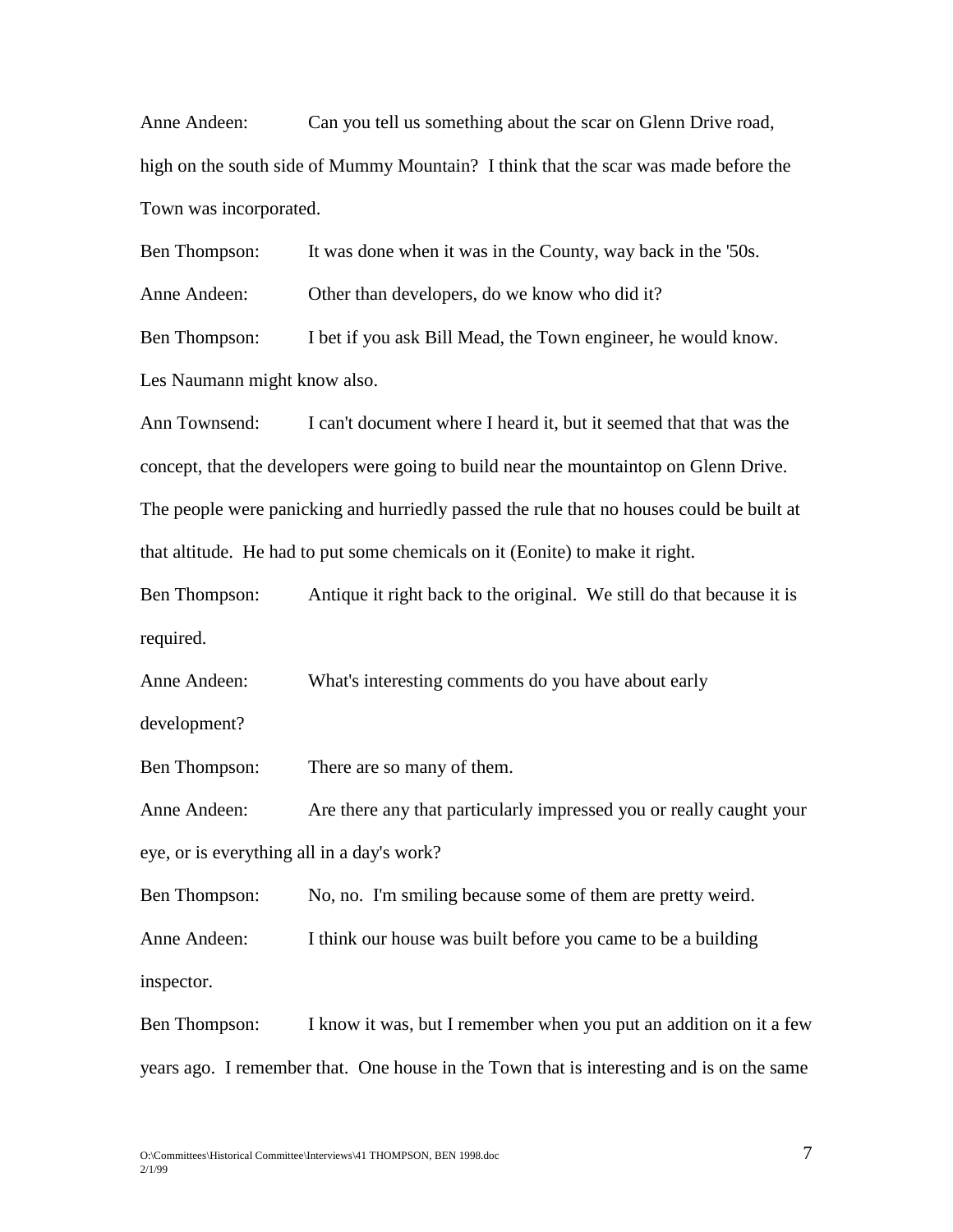street where Scott O'Connor is getting ready to build his new home, Denton Lane. This house has a very large entertainment room sub-grade, below ground. It has a wet bar, shuffleboard court, and juke box. It is a good size, probably 30 by 60. What is really unique about it is that when you're standing in the room having cocktails, if you look towards the south end of the room, you look through real thick plate glass windows, into the deep end of the swimming pool where he would hire go-go dancers to swim in the nude and frolic like sea nymphs while the party was going on. That was kind of unusual.

Anne Andeen: Yes, I guess so. Were you ever invited?

Ann Townsend: How else would he have known.

Ben Thompson: The poor guy, he had cancer and only lived there about six months before he passed away.

Ann Townsend: Any interesting or funny anecdotes?

Ben Thompson: On the northeast corner of Doubletree and Invergordon, I knew there was a lot of hoaky stuff going on there. All the subcontractors were going up to Lake Havasu on the weekend and using the fellow's boat to have a good time. This fellow is the largest pornographer in the United States and he is still living there to the best of my knowledge. He was also dealing in narcotics. The Feds came and talked to me, Dan McNabb, and one or two other persons. They wanted me to memorize everything in that house, and write it down while I'm going through it, so that when they get a search warrant and are ready to go in, they didn't want to be surprised by booby traps. I told them where all the rooms were. They also studied the blueprints which we had. This guy is really heavy on prostitution and pornography. They waited for him to go to his place in Minnesota. An agent follows him up there and kept an eye on him,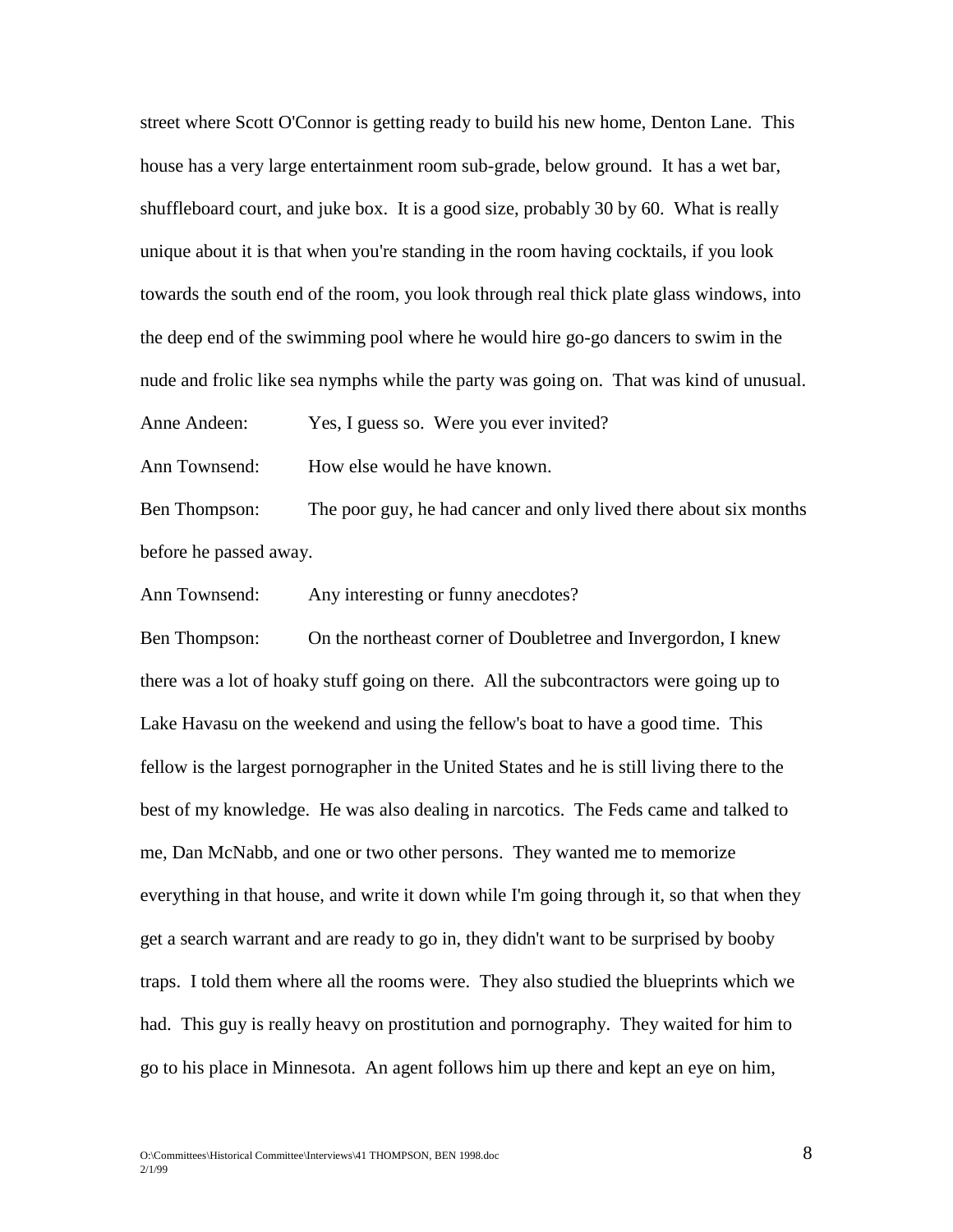until he got on the plane to return. Once he got on the plane to return, that agent let the officials here know that the guy was in the air. When they went into the house, allies couldn't get a hold of him in Minnesota because he was on the airplane. There's no way to contact him and tell him that they were waiting for him and would nab him as soon as he landed. The agent that was following him gave a detailed description of what he was wearing. When he flew into Sky Harbor and went to get his suitcase, he put his hand on the suitcase and they put the cuffs on him.

Ann Townsend: Did he spend any time in jail?

Ben Thompson: No, he bailed out. I think he's still in there (house). They came to me when they were making their plans to go in and asked about the rooms. And I said, "That room doesn't exist. It's on the plans, but it's not there." I had to detail everything for them and they wanted me to go in with them when they went in. After they took it down, they wanted me to go in and show them where the secret places were located. Anne Andeen: Not only do you inspect, but you do various different law enforcement things.

Ben Thompson: We see a lot of things. One thing I'm very guarded about is when I go to a person's backyard and I know someone is living there, I don't look at the house. If I'm inspecting the gas line to the pool heater, I look for the pool equipment, go straight there and don't look at the house. Remember in the late '80s when the savings and loans were going under, people were committing suicides, you don't want to look at the house and see someone laying on the chaise lounge with a gun to his head. And that's happened. Then that ruins your day because you have to wait for the police to show up and explain why you're there, what you saw and so on. I never look into the house. Or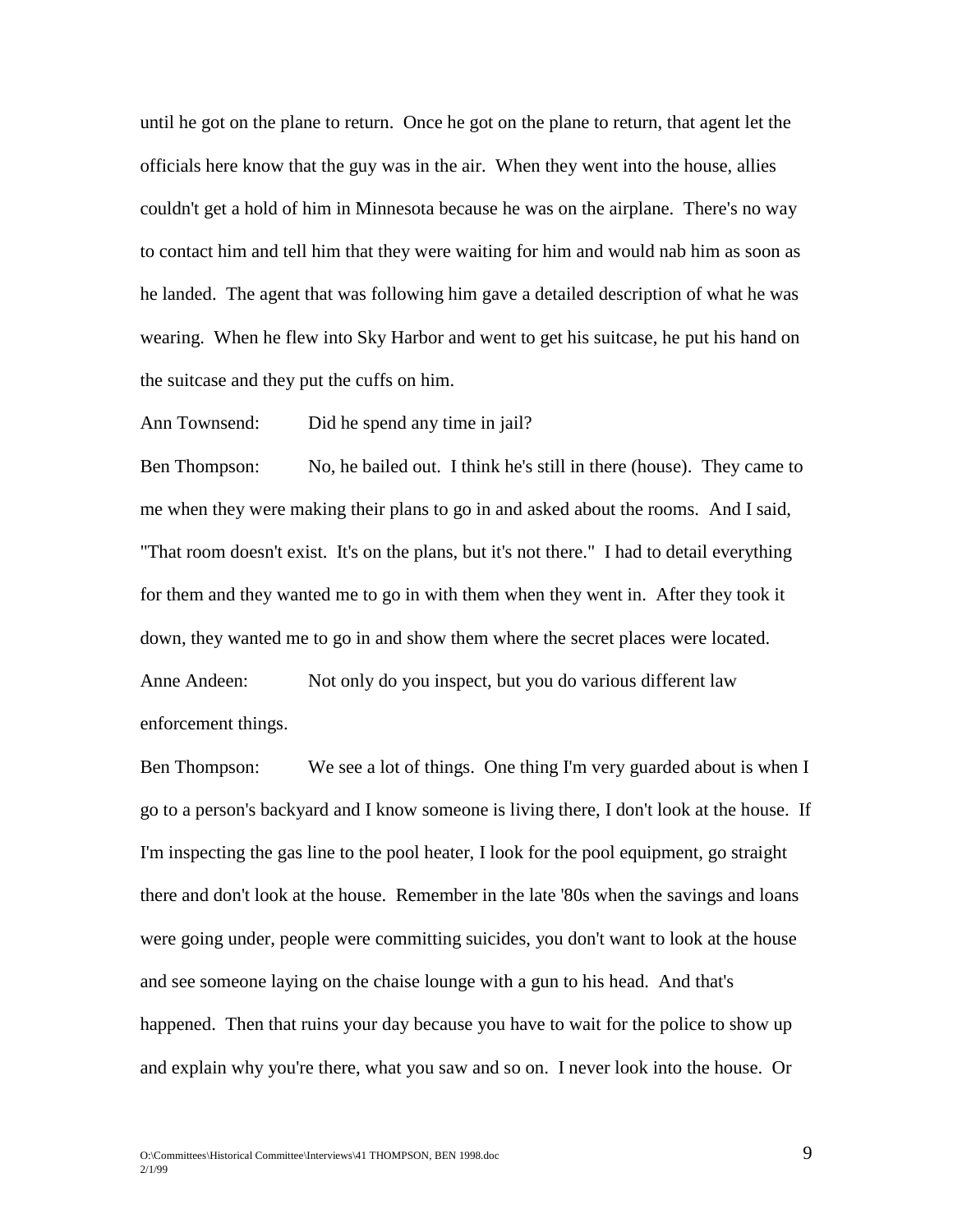you might get people who want to gossip about their neighbors. Another thing I do is take doggy bones with me when I go into the backyards because I never know if they have a German Shepherd or Doberman. A couple of times I've had to jump in the swimming pool to get away from a dog. After that, I carry dog bones, get down on the ground and look them in the eyes and toss them a dog bone that generally stops them. I generally yell out or rattle the gates, but you never know.

Ann Townsend: That's amazing. I thought your main challenges were to see that the building codes were obeyed.

Ben Thompson: You really see some very interesting things. One person in a home around the Camelback Golf Course flew in a prima donna paper hanger to hang the wallpaper. They put him up at the Biltmore. I was there when he was putting the straight edge against the wall. You see a little bit of daylight and he says, "I'm going back to New York on tomorrow's flight. You call me back in a couple of weeks when the walls are absolutely flat." And they did, they called him back. The wallpaper they put up was Chinese silk at \$2,600 a roll.

Ann Townsend: You have to have straight walls for that.

Ben Thompson: We have a house under construction right now where they are going to gold leaf all the ceilings in the home. All the gold handles that the interior decorators (actually I call them inferior decorators) used were \$4,350 for each door. It's la-la land.

Anne Andeen: Can you tell us anything about the Helmsley mansion? Did you have any interaction with her?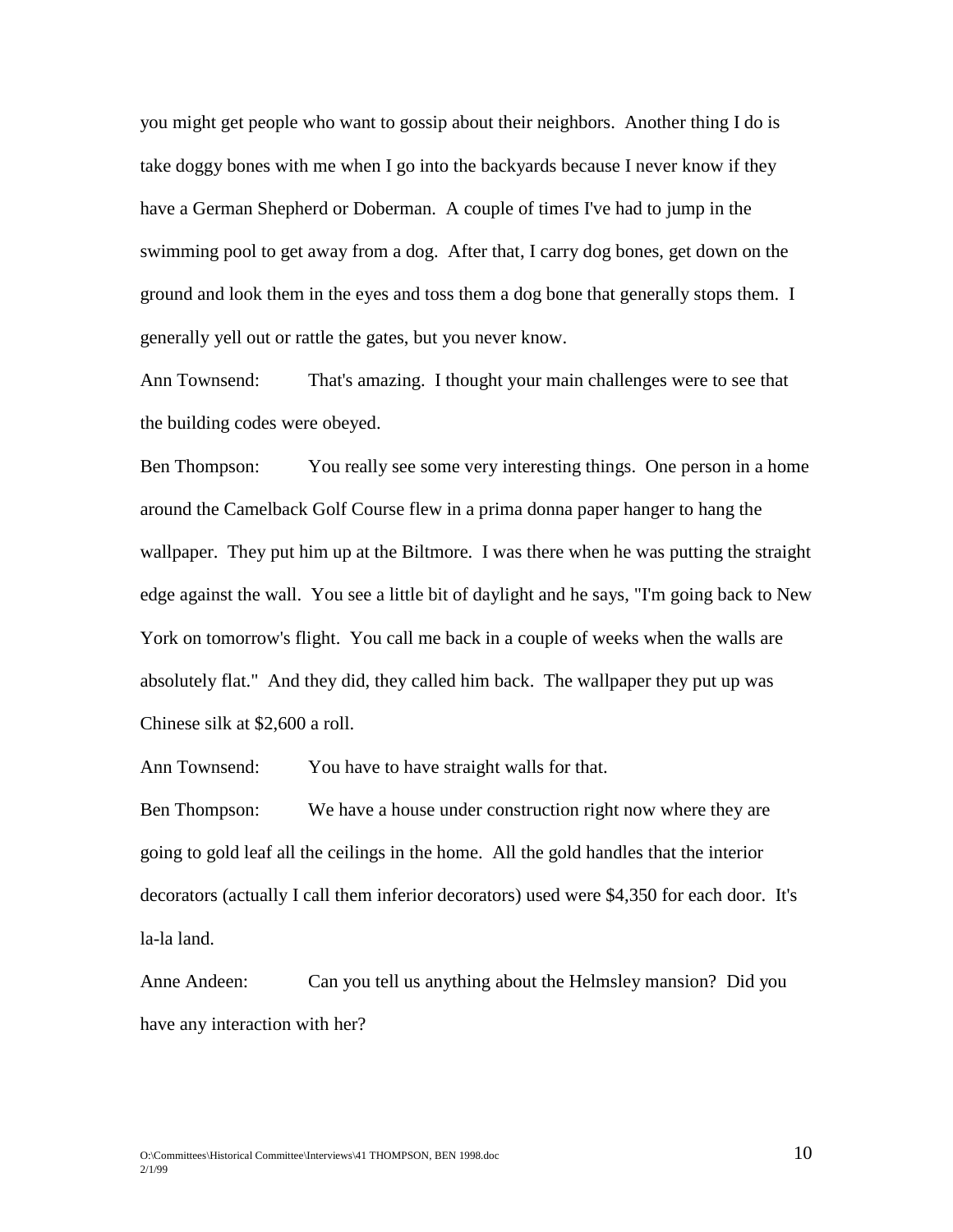Ben Thompson: Leona Helmsley. No, I don't think I got any closer to her than from here to that door over there. She has a trout pond up there with a water chiller on it to keep the trout cool during the summer. She has a lap pool. There used to be a solid concrete tennis court which they jack hammered out. They had to take a crane and put a tractor up there to pick up all the broken concrete. They had to build a \$27,000 steel shoot to let the broken concrete go down the slide, and into the back end of dump trucks. They hauled out the tennis court. They built a lap pool there glass enclosed. They have four swimming pool heaters at 2,250,000 BTU each. I think it has to be kept within two or three degrees of 73 degrees all year round, otherwise Andy the caretaker is looking for another job.

Ann Townsend: No wonder she is asking \$25 million for her property. Ben Thompson: She only paid \$8 million for it. She bought it at the last minute when Western Savings called in the loan and was going to default on the owner. When she bought the house, the chandelier that was in the front entry went with the house. It was built in mid-16th Russia and has a pedigree from here to Scottsdale Road and back, telling who owned and when, and what they paid for it. They say it went from Stalingrad to Athens, Athens to Venice, Venice to Buenos Aires. The chandelier went around the world several times. I think the value of it, last I heard many, many years ago, is \$850,000.

Anne Andeen: Did Dave Hansen build that house?

Ben Thompson: Yes, it was his house. When Western Savings went under, he was about ready to go. You have the trout pond, the lap pool, and then the regular swimming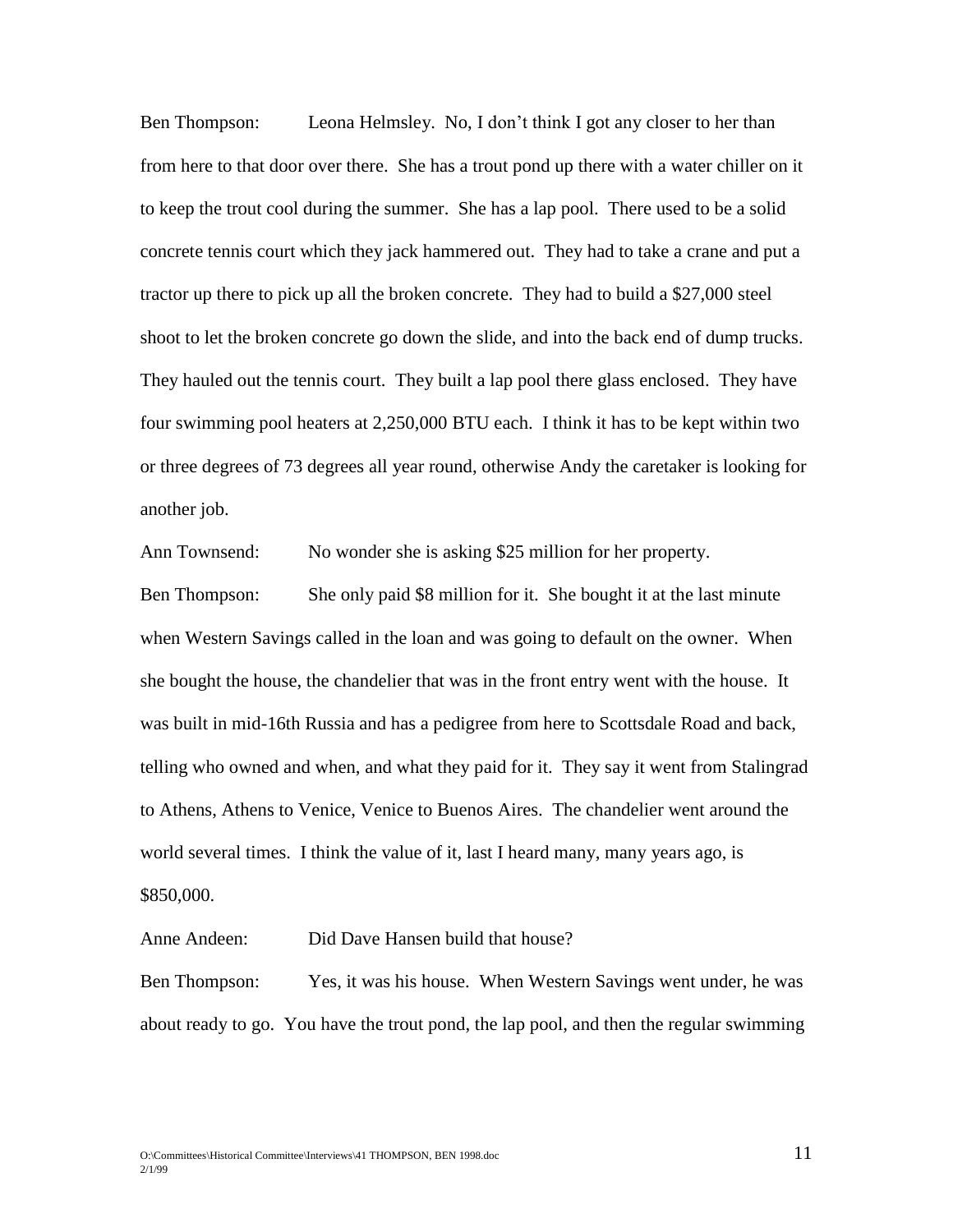pool. The regular swimming pool has six underwater stereo speakers in it so you can hear music while you're swimming under water.

Ann Townsend: What do you think is going to happen to these houses that you have described with the gold leaf on the ceiling all so luxurious?

Anne Andeen: I look at the houses now that are 30 or 35 years old and they are tearing them down.

Ben Thompson: They're not buying the homes, they're buying the dirt under them. They don't want the homes. I'm inspecting new homes now where it seems not too long ago, I inspected the house that was there before. I've seen 10-year old homes being knocked down. It's unreal. Getting back to the gold leaf ceilings reminds me that the house next door to it is under construction as well right now. They budgeted \$800,000 for the landscaping and have already gone over \$1 million and they haven't planted a plant yet. And the lady that is going to live there ordered cabinets for the master bedroom closet that ran over \$100,000, just for the cabinets inside the master bedroom closet. I was talking to the builder next door about the cabinets that this lady is putting in, he just smiled. I said, "Don't tell me your client spent more than that on her cabinets." He said, "Yes, Ben, but I don't want to tell you how much." It's just phenomenal. It's just unreal.

Ann Townsend: You know times are going to turn. There will be a day of reckoning and you wonder, what is going to happen to these places?

Ben Thompson: Have you seen a border carpet? It has a one foot trim going around the wall. One home in town has one that is 100% virgin wool, hand woven, and \$1,840 a yard. The interior carpeting was \$1,680 a yard. The interior decorator wouldn't let them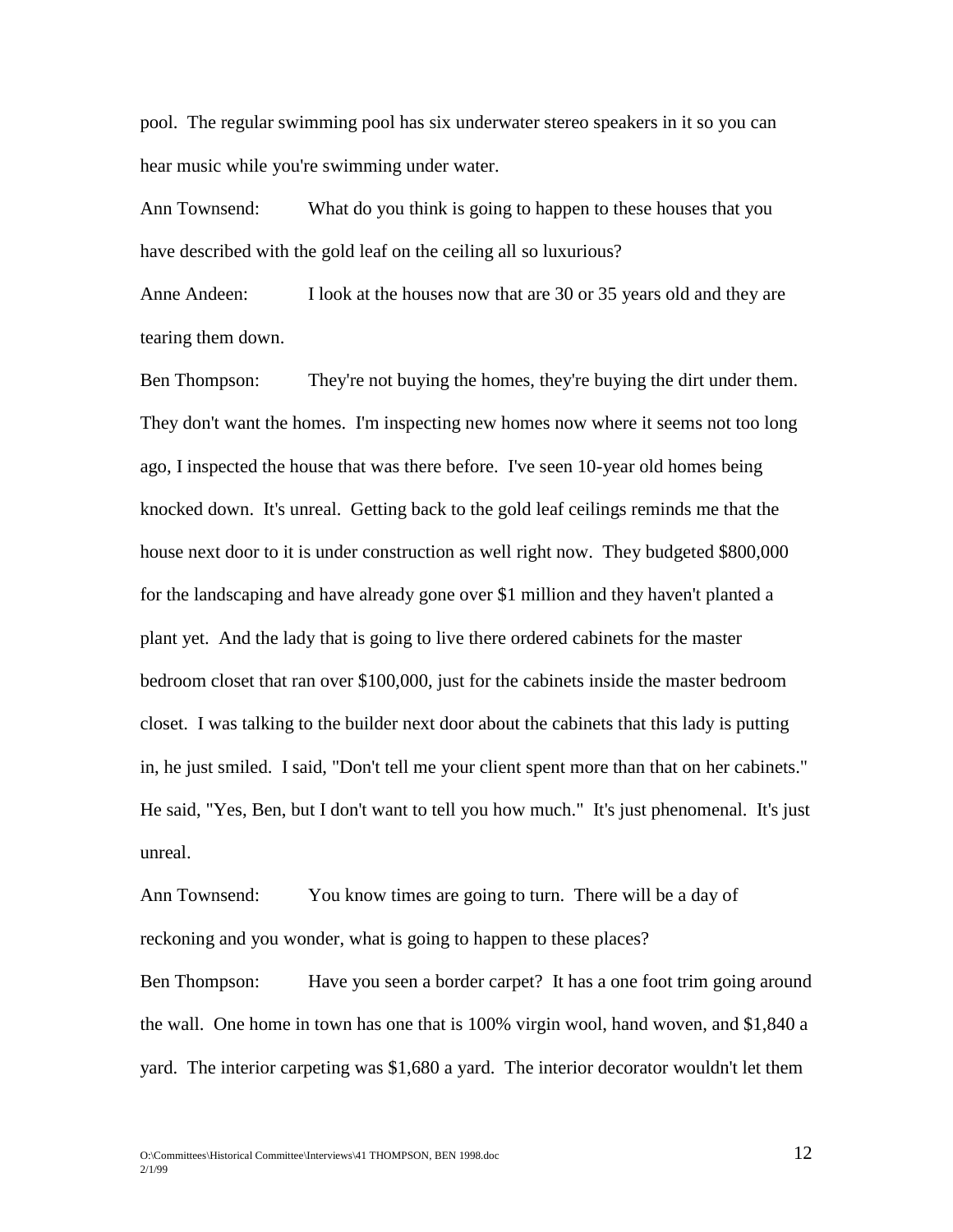carry it through the house and bend the carpet going around corners. They had to remove all the windows in the house, the house was completely done, take a crane and lift up the carpet and put it through the window to the right rooms. They built the pool first because it was a hillside lot. All the way through the construction of it, the pool bothered the gentleman that owned the place. Finally, when they were done, they tore the pool out. It's la la land. Every time I think I've seen everything, there is something new. The way some of these people make their money is unreal too. We have a resident here that invented the tab top can. He gets a half penny for every can made. We have the man who invented the bobby pin with the rubber tip. There's a lot of stories like that around here, too.

Ann Townsend: You've seen a lot of changes, too, especially in the home building. What people find was their ideal for a home 30 years ago is not what they want today. Anne Andeen: Do you have difficulty working with the architects? Are they pretty respectful?

Ben Thompson: They are. As a rule, I don't have any problems with builders. It's generally the architect and I never meet them or talk to them on the phone. You can draw anything on paper, but you go to put together and it doesn't work. That's where the problem comes in. By and large, we're pretty lucky because we have very good builders. We have had up until recently. It seems like there is a lot of outsiders coming in because the money is here to be made. We have a lot builders who are the same year after year and they live in the Town as well. They have a concern of maintaining property values. We get some of these prima donnas that come in and build one or two houses before they find out that they are not wanted. They end up going somewhere else like Fountain Hills.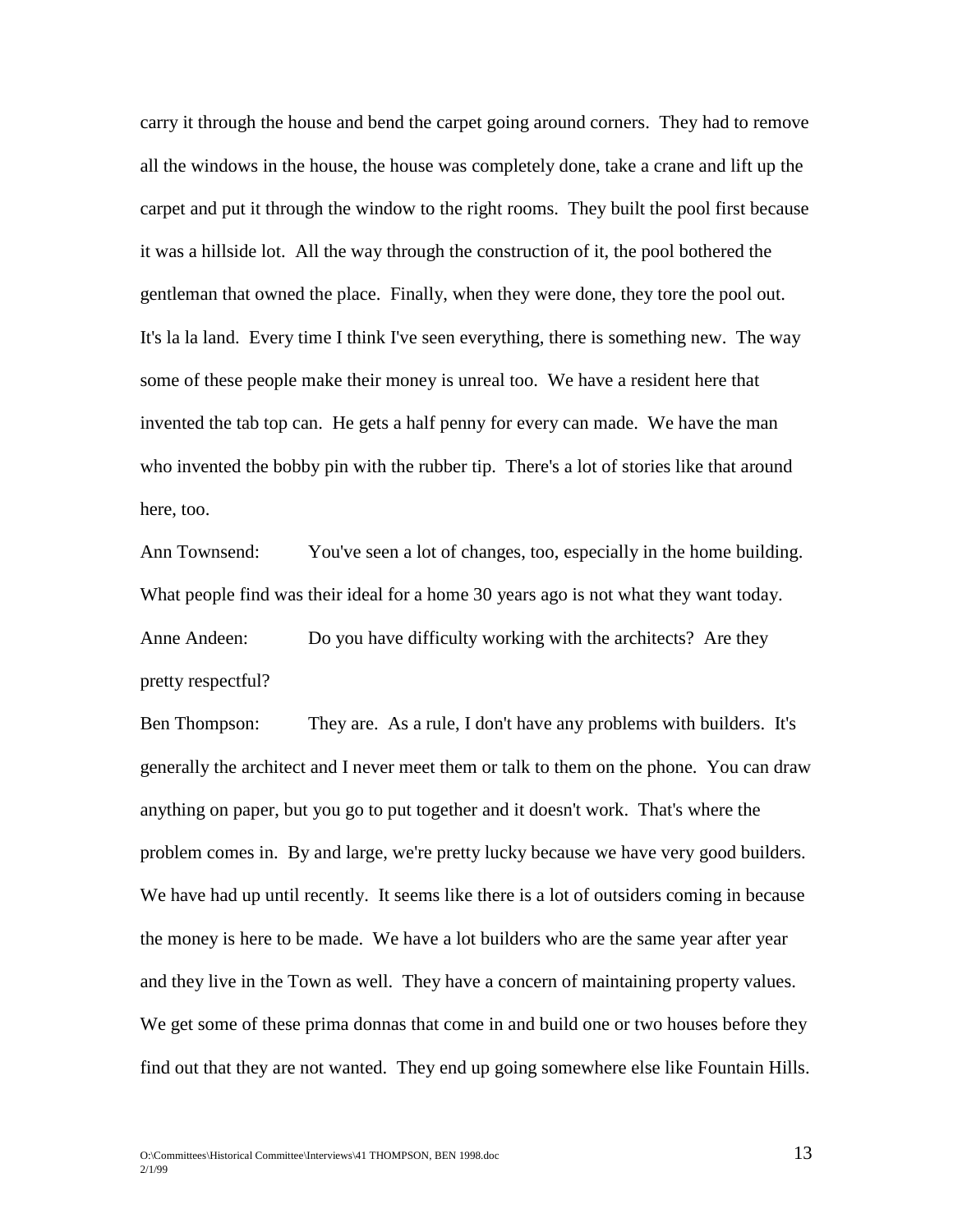We don't have that many problems at all. We tell them what they have to do and they do it. The approach I take is that if there is a serious problem, I tell them that I've got a problem and need their help, instead of saying why did you do that? If you tell them I've got a problem, then they feel like they're doing you a favor. They are more apt to listen. Beats them yelling at me.

Ann Townsend: Are there any new policies or ways of doing things that you would like to see happen to make better built homes?

Ben Thompson: No, I don't have a problem with the construction materials or the way they are built. A lot times, they are over-built. It makes you wonder if the architect is getting a percentage of the material that is going into this home. Our biggest problem from the building inspection aspect is zoning compliance. People want to put their guest house on the property line rather than 10 feet off the property line. What they're trying to do is put 10 pounds of potatoes in a one pound bag. You have 43,560 feet in one acre and they want to build a Taj Mahal, a 3,000 square foot guest house, they want the ramada, the pool, the tennis court and so on.

Ann Townsend: That's what my husband and I call building a palace on a postage stamp.

Ben Thompson: That's right.

Ann Townsend: One of the new codes has reduced the percentage of lot coverage. Ben Thompson: And they're complaining about it. The one's that are mainly complaining are the new contractors coming into Town that want to come in and get out quickly. They don't appreciate the Town as much as the contractor that has been around for a long time and lives in the Town as well. Because they have an investment in the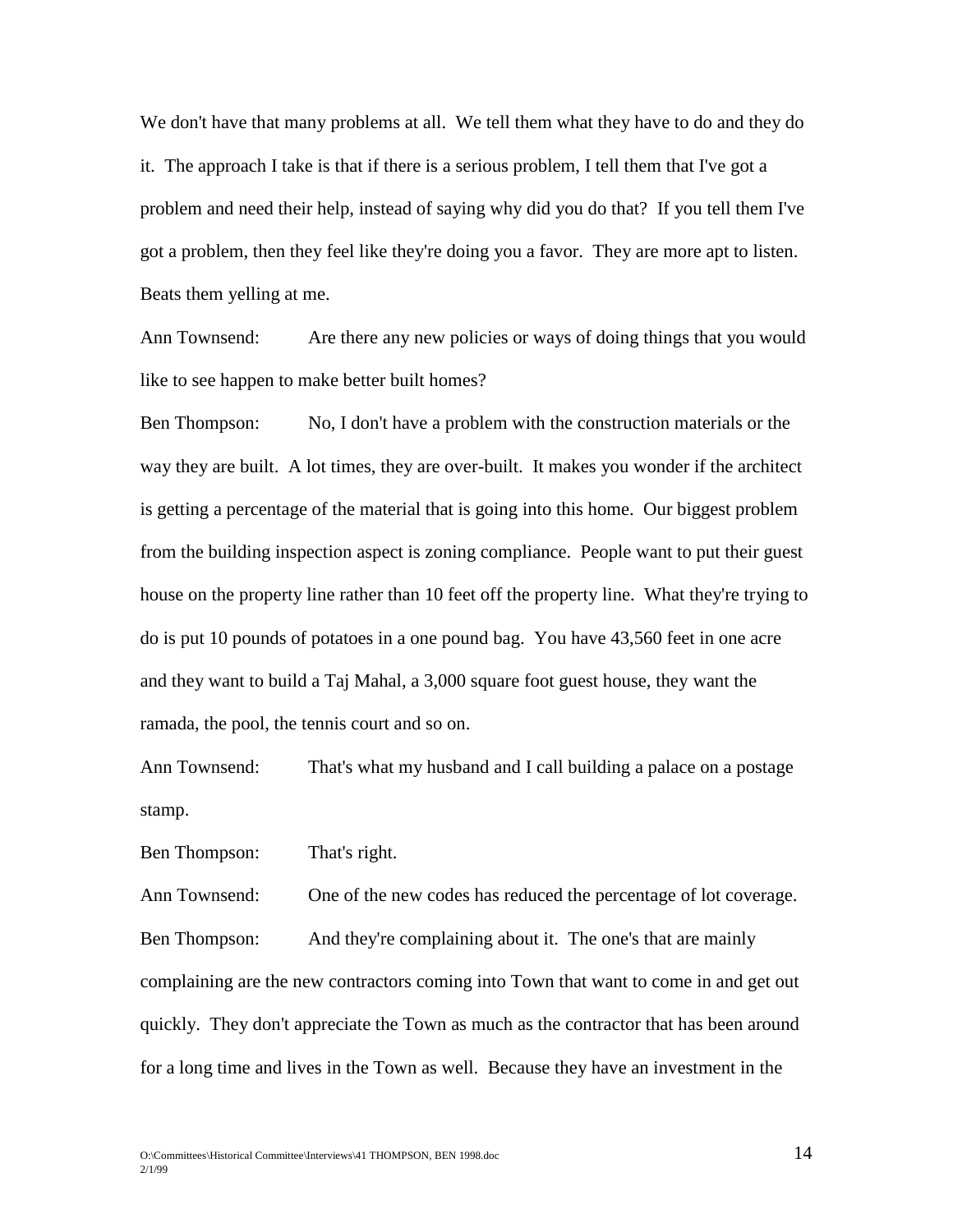Town and they want to maintain the high property values. But you have the speculators that come in, throw something together that is big and, make a lot of money and get out. Maybe you can't blame them. I don't like it personally.

Ann Townsend: It's certainly a different standard of living.

Anne Andeen: A lot of people that come in want to be there for awhile, pay these outrageous payments for six months to a year and then are gone because they can't afford it.

Ben Thompson: It's nothing to have \$12,000 a month payment.

Ann Townsend: So when times turn around, what are they going to do?

Ben Thompson: And times do turn around. It's cycles just like the seasons.

Anne Andeen: I have another question about the house that is built on the east end

of Mummy Mountain where they replaced the top, down below the Donahoes.

Ben Thompson: The Fred Shaulis residence.

Anne Andeen: Did they or you run into any kind of construction problems?

Ben Thompson: Not at all. That house is so overbuilt, it's unreal. Kitchell Contracting built that house. They're primarily commercial, but he has gotten into the custom home division, which started maybe five years ago. The supervision on that job is A+. They're strictly union, not that I have anything against them. Everything just went together like all the gears in a fine watch. It's interesting. When you drive in on Indian Bend, you look up there and it does look like two houses.

Anne Andeen: It sure does. I was very skepitcal at first.

Ben Thompson: So was I.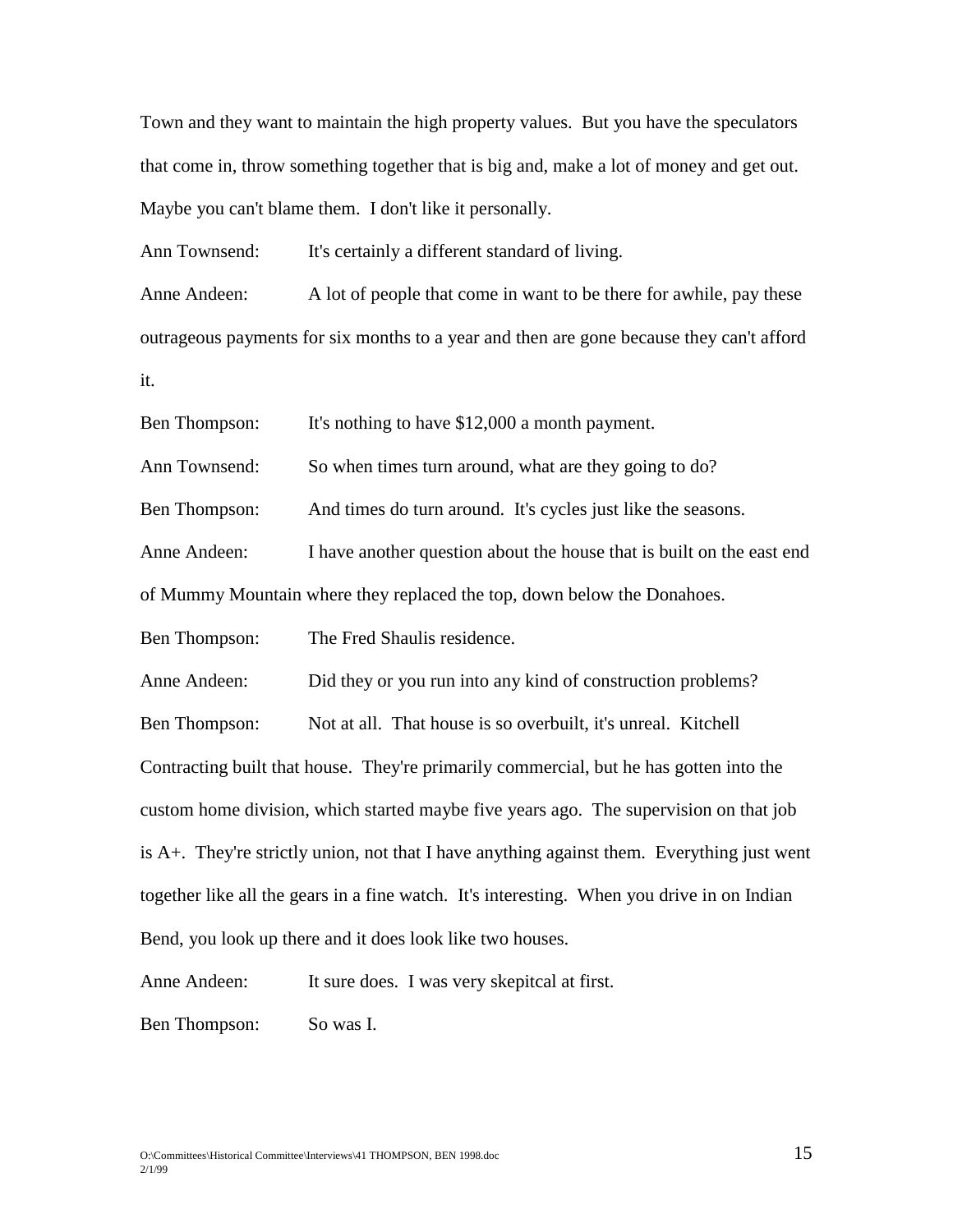Anne Andeen: One time, I was out on my horse, riding up Morning Glory. I saw this big horse trailer parked down there. I saw the horses going up the hill, and coming back. They couldn't get a machine up there, so these horses were packing sand and hauling it up the hill.

Ben Thompson: They were adding the sand so that when they went to backfill, those blocks wouldn't flush the sewer pipes.

Anne Andeen: They had six horses working. Mine was standing there watching it all.

Ben Thompson: Personally, I don't think I would enjoy living in it. I don't think there is any two rooms that are on the same elevation. It is cut up in stair steps. They're not very large rooms either because of the confines they had to deal with.

Ann Townsend: It looks like two separate houses.

Ben Thompson: That's what we wanted it to look like. They notched out the mountain per what was required, then they built what I call a freeway overpass. They formed and poured the concrete. They let that all cure, built the house under it, and then they put dirt and put back the original palo verde and cactus. They had aerial photographs of it so they could put it back just the way it was. It turned out quite nice. Ann Townsend: It blends in very nicely into the mountain. I wouldn't have believed it two years ago.

Ben Thompson: Fred Shaulis is the largest single individual owner of jet aircraft in the world. He owns Corporate Jets of America. Basically, he leases his jets and pilots to big companies like Motorola. If Bob Galvin, the owner of Motorola, wants to call a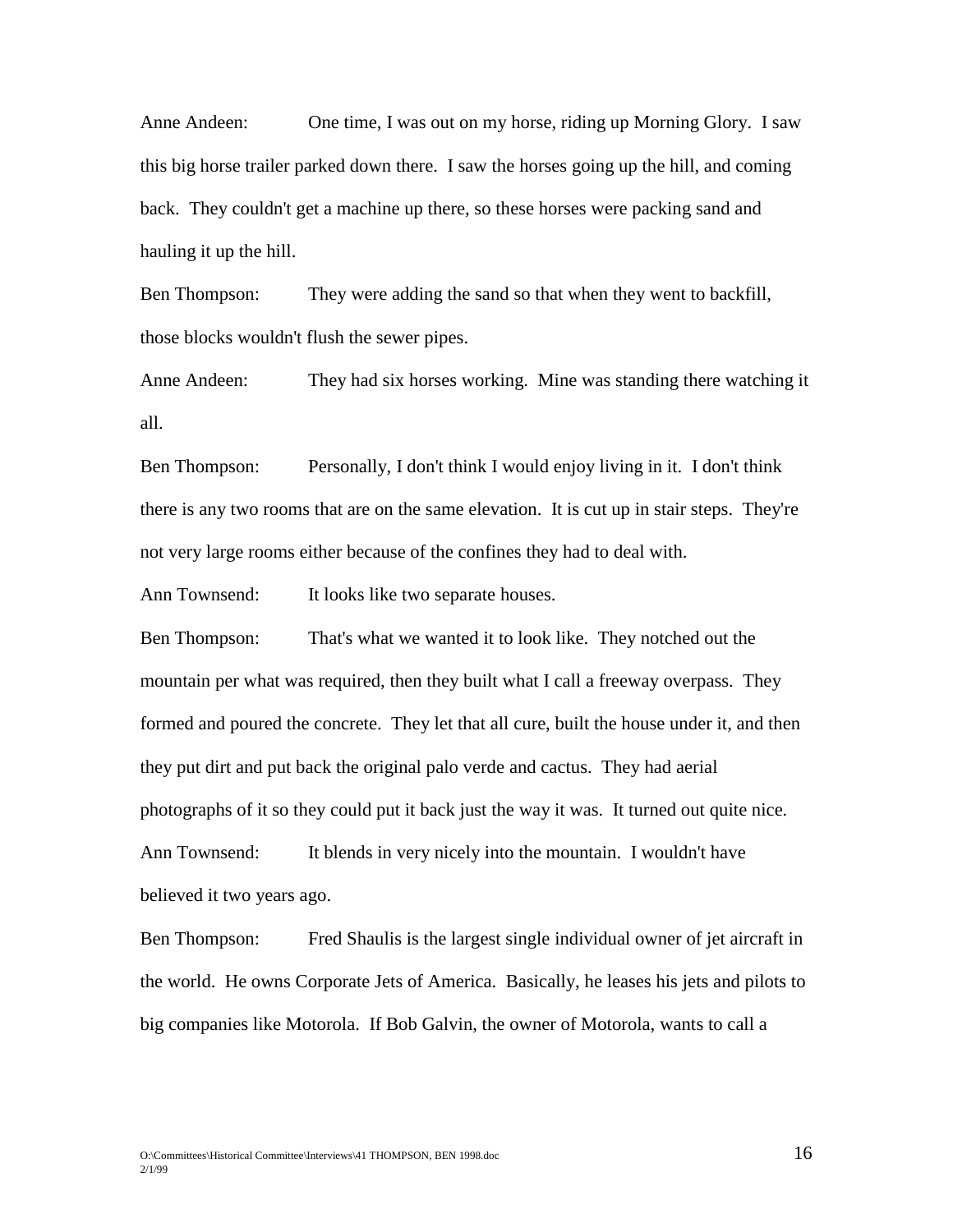meeting of his executives, they go to the airport, get on one of Fred Shaulis's planes and they fly up there and back. That's how Fred Shaulis makes his money.

Ann Townsend: How did he make his money to own the planes that he leases out? Ben Thompson: I don't know. But the way people make money around here is just amazing, the hair pins the tab top cans.

Ann Townsend: The common stuff you take for granted. Is there anything else you want to share for us?

Ben Thompson: You want me to predict something?

Ann Townsend: Yes, I would love for you to predict something.

Ben Thompson: There is a piece of property between Lincoln Drive, Indian Bend Road, Mockingbird Lane and Scottsdale Road, that Little America owns, and part of it is in the Town. I predict that the owners are waiting for the state of Arizona to legalize gambling. I predict that he will build a great big gambling casino there. And when Kent Wick decides that he wants to sell Judson School, then they will build an underpass under Mockingbird and use that for parking.

Anne Andeen: Poor St. Barnabas, it will be surrounded.

Ann Townsend: But wouldn't the Town have something to say about it?

Ben Thompson: The majority of that on the east side of Mockingbird is in the City of Scottsdale. It doesn't belong in the Town.

Ann Townsend: Wouldn't Scottsdale have something to say about it?

Ben Thompson: Look at the money base that they would be getting from that resort.

Don't you think they wish they had part of that Indian reservation in Scottsdale?

Ann Townsend: Oh, I'm sure. So you're really saying greed rides again.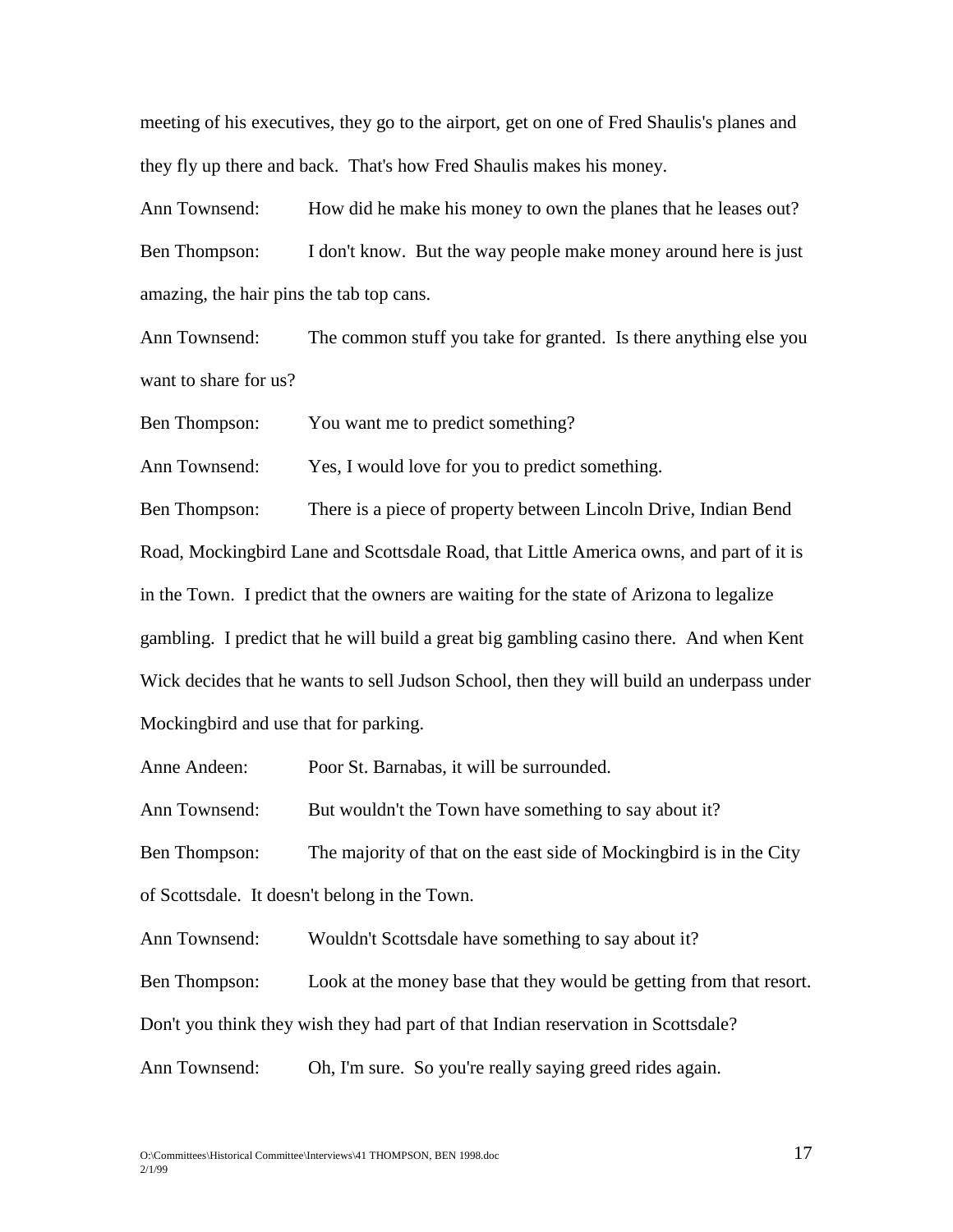Ben Thompson: They had a 30-year lease on that land. Remember when they came to the Town and said they wanted to build some little casitas in there. That was all a smoke screen so once they get a building permit from the Town, which the Town gave for the little casitas, and they said we want to get going with a hotel and resort. The Town didn't say anything about the hotel and resort because it is in Scottsdale. But they said we want to build casitas. They got a building permit for little casitas, then they brought in a tractor trailer rig and knocked down some bushes. That's called commencement of construction. That means they could renew their 30-year lease with the City of Scottsdale without losing their lease. Part of the lease read that they had to commence construction within a certain date, otherwise it was going to go back to the City of Scottsdale. So once they had that permit and then showed that they went out there and knocked a few bushes down, they honored their commitment and they got an extension on their lease which is what they wanted. They said it was too soft and the time wasn't right to build a resort. They just wanted to get some time on their hands. Ann Townsend: Now do they have to renew that contract in the sense of scraping the land again every so often?

Ben Thompson: With the City of Scottsdale. I don't know what their agreement is. Only a small portion of that is in the Town. That's what I think we're going to see.

Anne Andeen: I don't see that.

Ben Thompson: You've got all that noise and traffic on Lincoln Drive, Scottsdale Road and Mockingbird Lane. And a lot of it is not even Town residents. They're coming from the other side of Shea. We're taking the brunt of the traffic. Tatum is backed up until 9:30 every morning.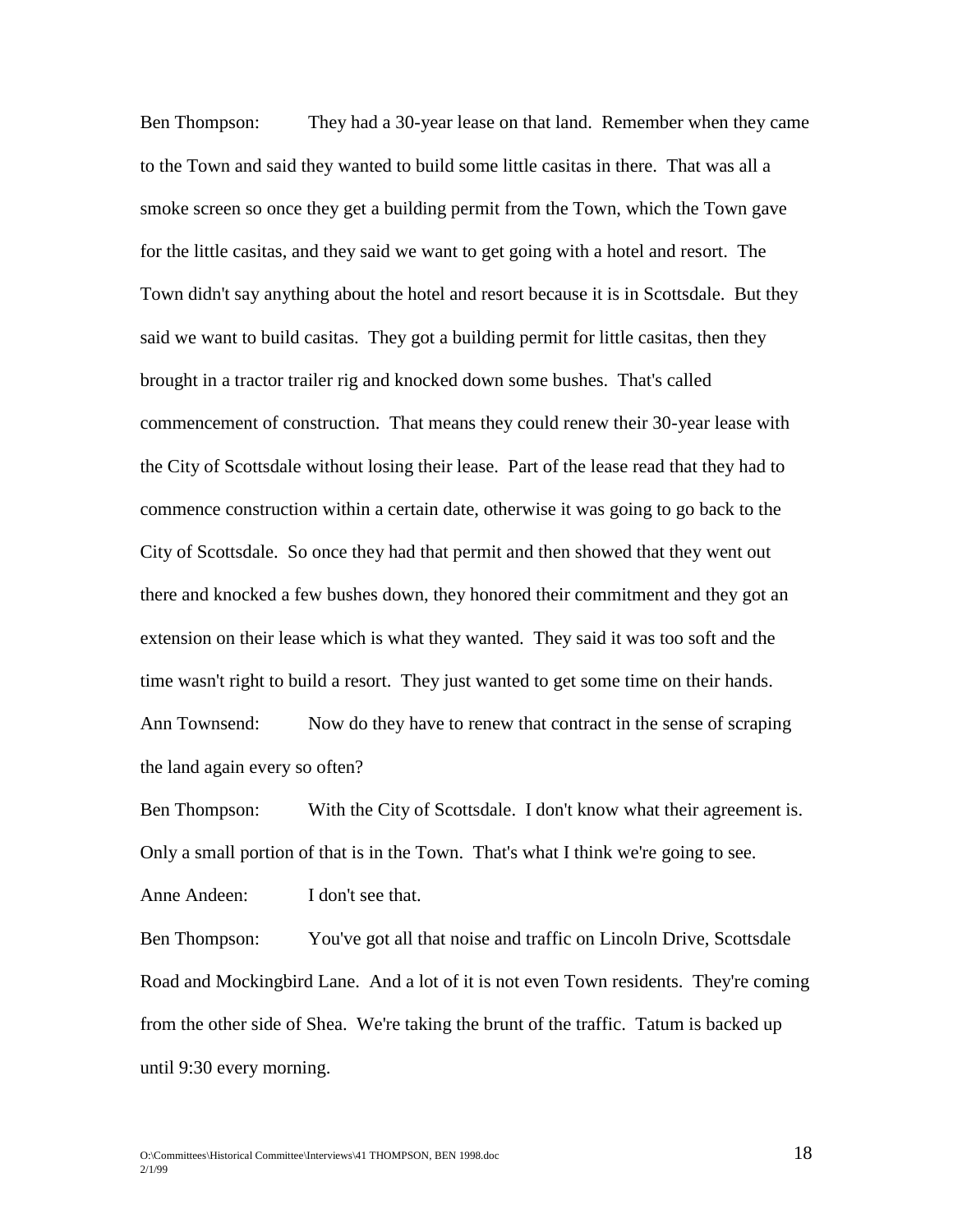Ann Townsend: Any other predictions? One of the things I thought I might ask you is about MacDonald. Since it is connected to the 101, is that going to encroach in our Town?

Ben Thompson: I don't know the answer to that one. Perhaps Bill Mead the Town Engineer would know because he is in touch with the City of Scottsdale quite a bit. We still have quite a bit of land left that people don't recognize or realize like Casa Verde down on Mockingbird and McDonald, next door to Avis Read. Avis has a pretty good size property, too. East of her is Casa Verde, an old resort. Julie Firestone has property on MacDonald and Casa Blanca, on the northeast corner. There will be some big subdivision land the size of La Place. The land doesn't justify having a \$250,000 home on it anymore. You can hardly build a guest house for that. I just wrote a building permit for \$500,000 for a guest house. Every time I go around the corner and think I've seen everything, there is a wet towel ready to hit me right in the face. I would not even thought of doing this and that. Like Gordie Hormel with his ice skating rink. A house at La Place has a two-lane bowling alley. All kinds of things.

Anne Andeen: I guess it makes the value of our house higher. I don't like to look at it.

Ann Townsend: We live on the north side of Mummy Mountain on Hummingbird. Back in the canyon, there is a lot of building of multi-million dollar houses going in. Right now they're building all around us. Do you know how many more houses can go in there?

Anne Andeen: I think it's 36. They had 39 at the concession.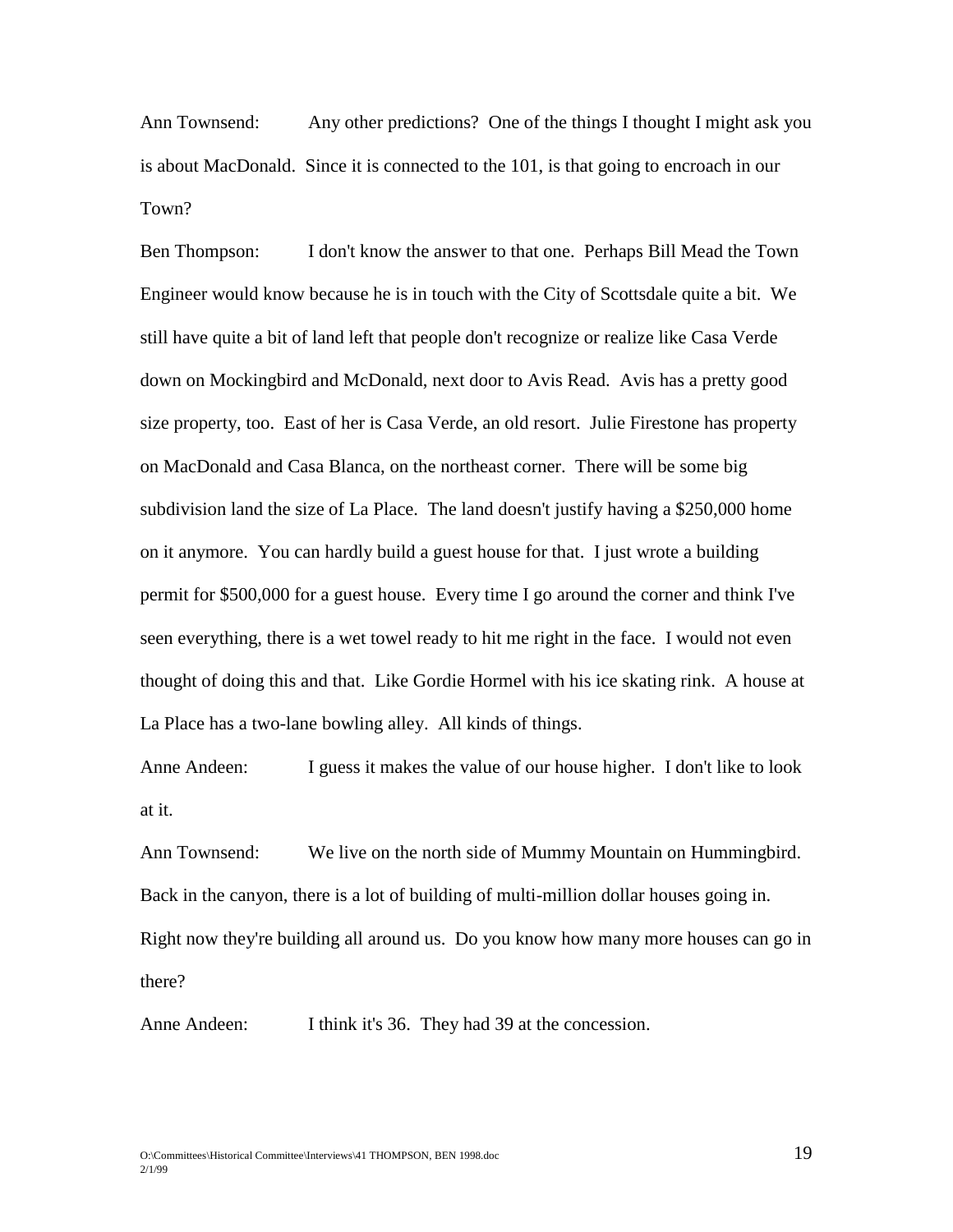Ben Thompson: Something like that. That was Bob Burns. Bob Burns and Muin Kalla were close. Did you know Muin Kalla, the camel jockey. That guy is bad news. Ann Townsend: Those properties can't all be on an acre? The ones on the upper roads make sense cause the property goes up to the top.

Anne Andeen: A lot of them are flag lots, or panhandle lots, and use common driveways. They have some big acreages up there near the top, five-acre lots.

Ann Townsend: When you look at them, they look closer as if they are on top of each other.

Anne Andeen: The houses are big.

Ann Townsend: Yes.

Ben Thompson: They're not going anywhere. They are overbuilt and cling to the mountain.

Ann Townsend: I believe the mountain is very unstable. It isn't granite.

Ben Thompson: It's not going to go anywhere. I had problems with Leona Helmsley's house because they were going according to the plans and putting the structural steel in the masonry walls. I came along to inspect and told them to pull all the steel out and pump the concrete in it, and then put the steel back in. The steel is so close together you couldn't get the concrete down between it. I've had to do that with a few of those homes on the mountain.

Ann Townsend: What are they tying the top rebar to though?

Ben Thompson: They are all connected in the masonry wall and embedded in concrete. Then you have vertical steel coming out of the footing and tied into that. Mrs. Helmsley wanted to move the house. She bought a big five-acre lot in Palm Beach,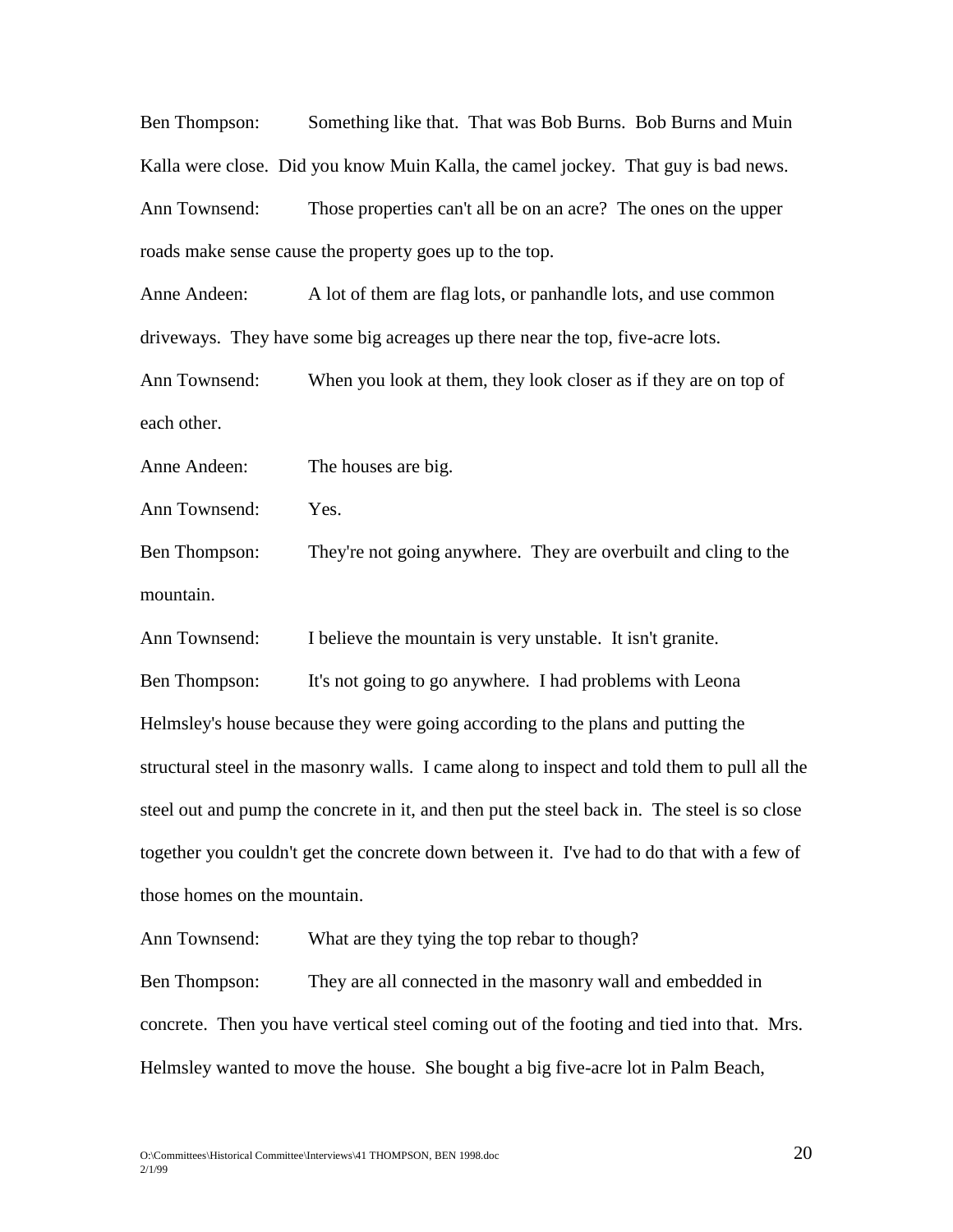Florida. She wanted to move the house off the mountain and take it to Florida. I told Andy the caretaker that there's no way she could take the house off the mountain. As it turned out, the deed restriction in Palm Beach said that only single story homes could be built and this is two or three stories. She spent money to buy five acres that she couldn't even put the house on it.

Ann Townsend: Anything else you want to say?

Ben Thompson: I'll jot it down and call you. You know how it is, you walk away and then an hour later you remember something.

Ann Townsend: We've enjoyed your tales.

Ben Thompson: This job is a lot of fun. No two days are alike.

Ann Townsend: We can tell that you enjoy your work.

Ben Thompson: These contractors know that they are going to have to do what we

tell them to do.

Ann Townsend: Sure, they have to meet code.

Ben Thompson: I like to say this is what we need to do. They don't feel like you're against them. We're here to work with you not against you. It's hard enough to do what you have to do without someone pulling at you all the time.

Ann Townsend: Well you were a contractor so you understood their point of perspective, so you are more compassionate and understanding.

Ben Thompson: Did you ever see Bob Shubock's old house, the round one on

Indian Bend? I was there when he built that. Everything is round.

Anne Andeen: He built the Osgood house, too.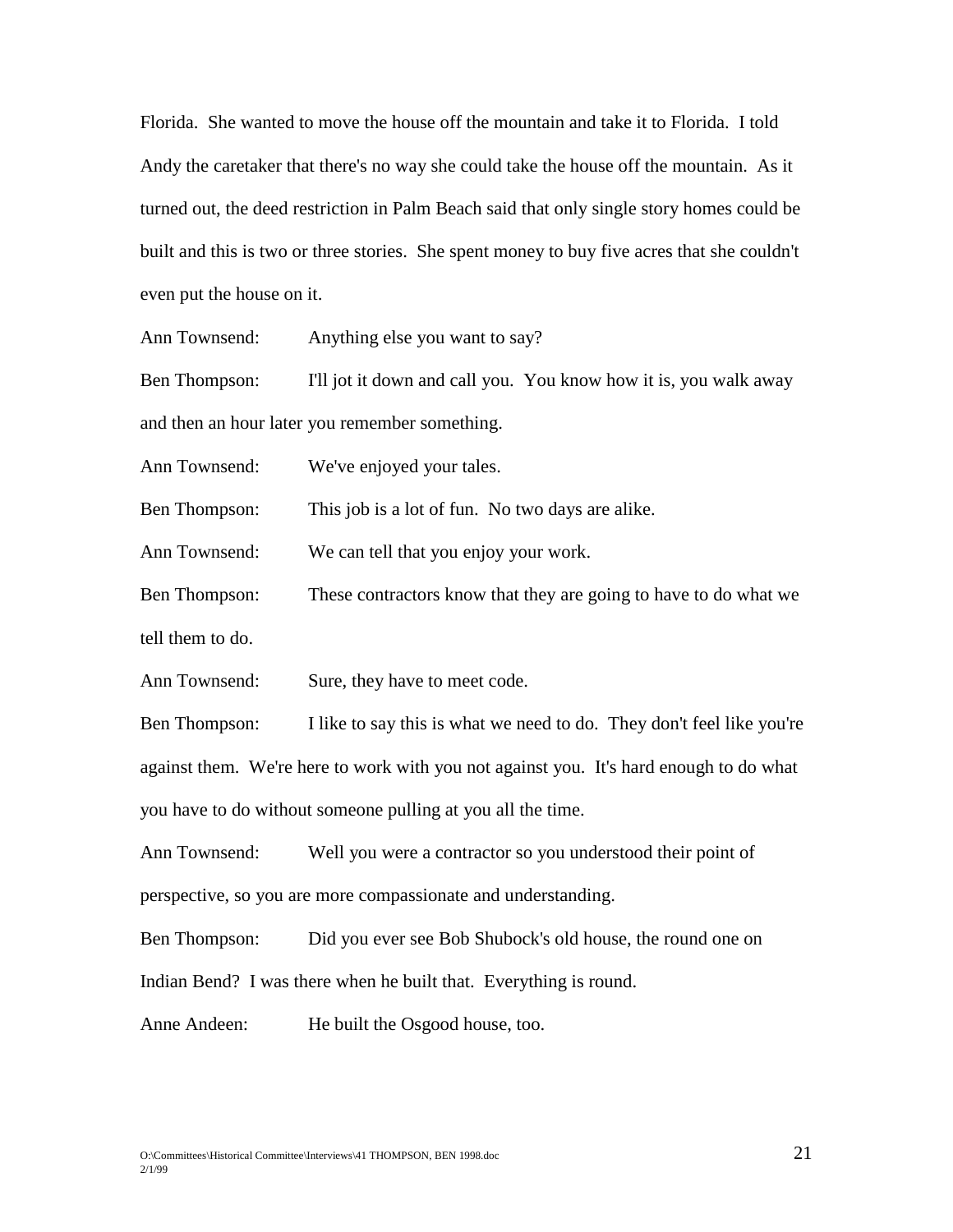Ben Thompson: Oh yes, Shana Osgood. Jim Osgood passed away and Shana is in a old lady's home on Hayden. Shana would call me all the time to fix her roof or do some electrical work. She sure is a nice old lady. I liked Jim very much too. I remember when he built that house. Now look at that monster that's there. Two story house, all white foam, it's going to drag on and on. A hairdresser from the Biltmore is building it. He's paying for everything out of pocket as he gets the money.

Anne Andeen: Isn't there a time limit on the amount of time it takes to build something.

Ben Thompson: As long as they call for an inspection every 90 days, it's okay. If they go over 90 days, then we can say they have to renew their building permit. All they have to do is pound a few boards and call us to look at it, they have an inspection slip showing we were there. They could drag that on forever.

Anne Andeen: It's on Mockingbird, south of Lincoln and north of MacDonald. It's been going on for years. Nobody lives there.

Ben Thompson: The gray one. It belongs to Dr. Shaw. I don't think he knows what's going on either. He lives across the street on the other corner in the brick house. She doesn't want to move into the new house. He wants to.

Anne Andeen: I just wondered because I've noticed that house has been under construction forever. I thought you had a year's time to complete it.

Ben Thompson: If he hangs a door every 90 days and has us come out and look at it, he can keep that permit going. I finally had enough of Dr. Shaw. I said you have to final this house. I don't care if it's a minimum bare bones past code, as long as you have sanitary facilities, cooking facilities and sleeping facilities, your safety features, then I'll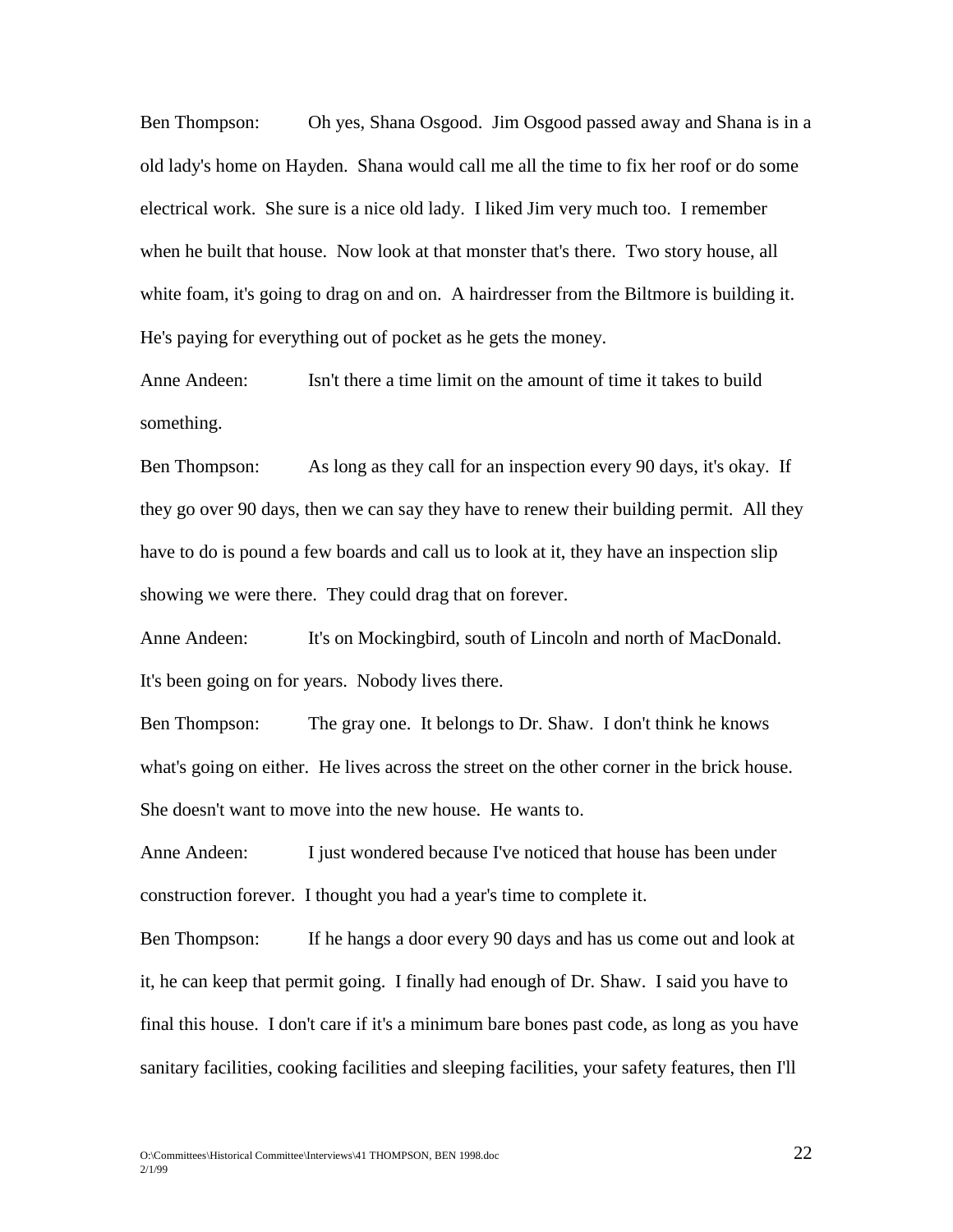final it. I wanted to get it off my books because it's been dragging on forever. He is tall, gray-haired, and works out there.

Ann Townsend: It took forever to get it built.

Ben Thompson: I know. I think he was testing my patience.

Anne Andeen: I thought you had to have it wrapped up within a year from when you started. I didn't know that you could drag it.

Ann Townsend: Why did he build it if his wife doesn't want to move in it? Ben Thompson: I haven't the slightest clue. She's a doctor, too. I think he has a hearing problem. He has a practice and maybe is working with his wife. There's a lot of interesting little stories in this Town.

Ann Townsend: If you think of any more let us know. You should sit down and write a book on it.

Ben Thompson: You know about the Saudi's across the street.

Anne Andeen: Officer Roy used to tell us that he handled the security.

Ben Thompson: The queen had back surgery. They flew in rugs and lamps for the hospital. The queen would be walking around La Place in a circle, getting some fresh air. She had three body guards while taking a leisurely stroll. There's also a body guard walking backward to see the queen and the three other body guards in case someone comes from behind them. I could spend half a day telling stories about that place. She sent her pilot back to Saudi Arabia to get a five pound can of coffee. She went to the Phoenix Steak Farm on Scottsdale Road and Thomas. He only had four or five cans of this Arab coffee. She and her entourage went to buy the coffee and he had sold it. So the pilot went back to bring the coffee. She had \$27,000 a week room reserved at the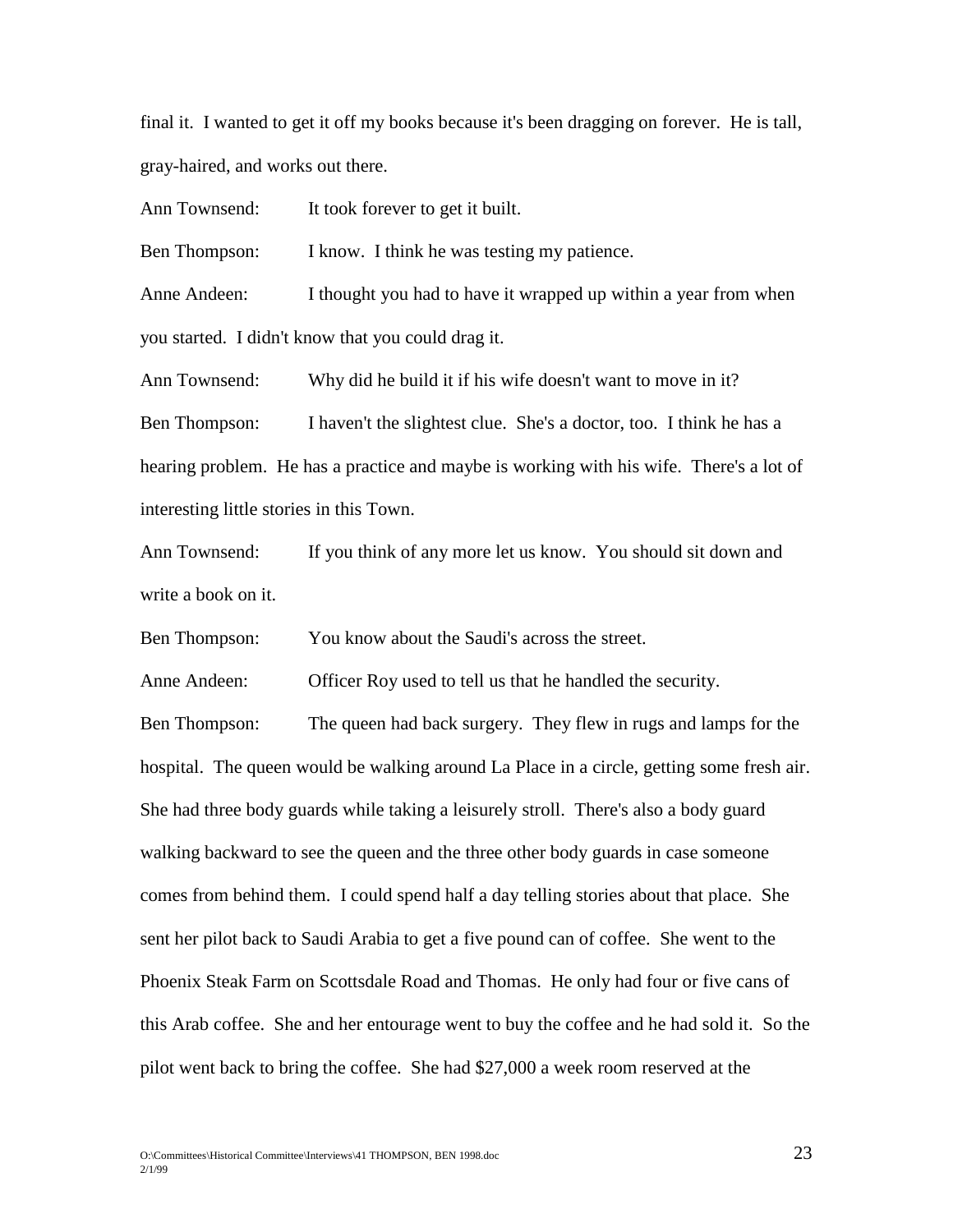Phoenician in case they wanted to drop in for lunch. Nobody used that room during the week. They had 29 rooms at the Biltmore reserved whether they used them or not for the pilots and flight personnel. They had a sniper in a eucalyptus tree overlooking the ditch on Invergordon because the queen's bedroom was at the northwest corner of the house and they were worried about a sniper coming around. So they had a bunch of guys sitting on the trees 24 hours a day. They big screen TV's and stereo equipment. When they got ready to leave, they told the cops on duty that they could have anything else in the house. This is really scary. They had one guy travel with the prince wherever he went. The reason for this was because he has a compatible heart donor. So if anything should happen to the prince, this guy would lay his life on the table in the hospital. I would imagine his wife and kids were very well taken care of in Saudi Arabia. When he wakes up in the morning, he would probably think, "I hope the prince is feeling good today." The security was unreal.

Ann Townsend: Did they trash the houses at all?

Ben Thompson: The only thing that was disconcerting about the house when they left was that they burnt incense and it permeated into the walls and drapes. They had to have the interior of the houses repainted and redraped. Another story was that the prince and his entourage would come in and a policeman would say good morning so and so. It's a lovely day outside. He gave him a real nice salutation. The prince would nod his head and keep on going. One of his entourage would pull out a \$500 bill and say that that was a nice thing to say this morning. They threw money around like it was nothing. There was a Council meeting one night and someone noticed the flood lights across the street because of the security that they had. I was asked the next morning to tone down